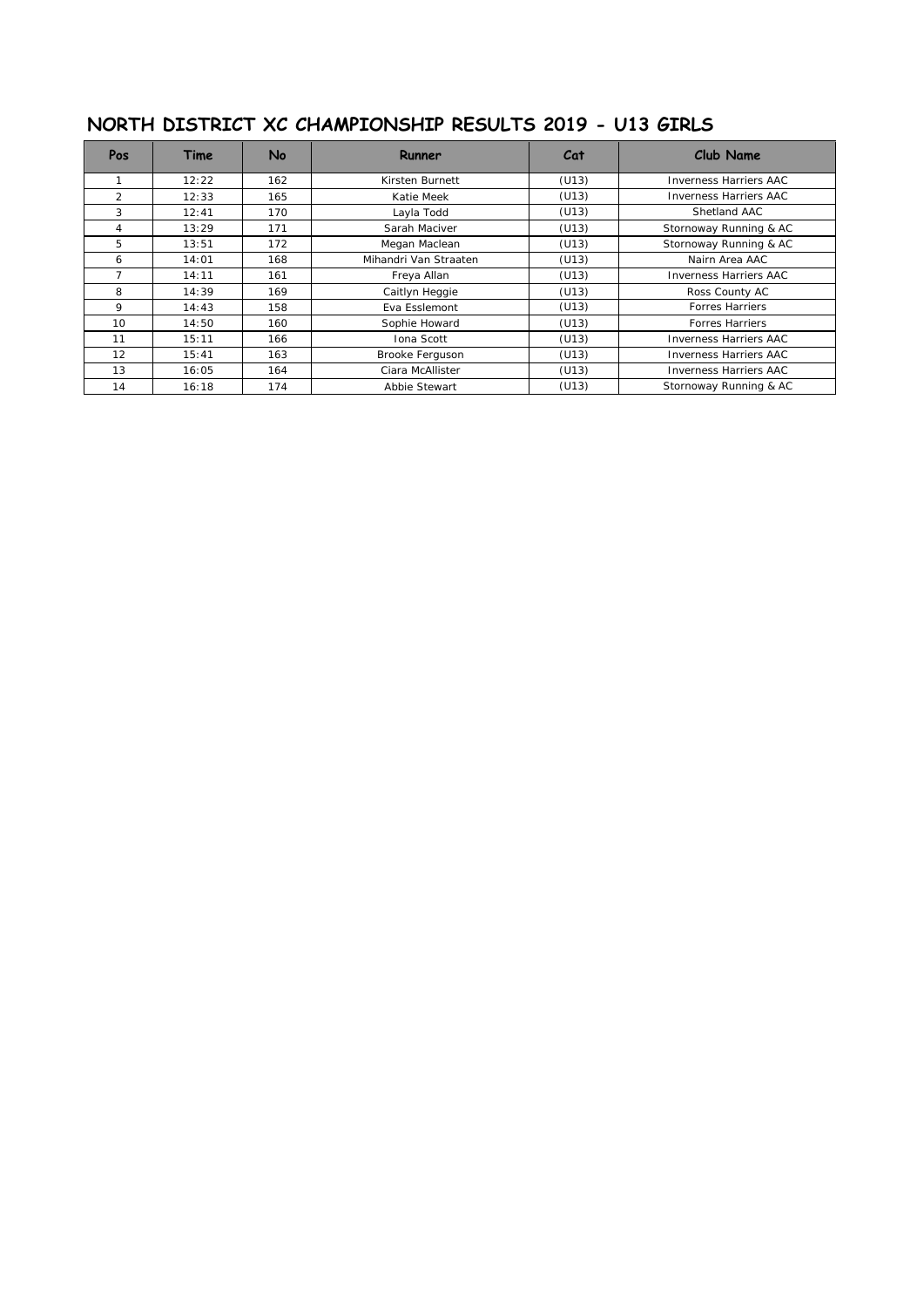| Position | Club                   | $Club$ $Cat$ | <b>Club Points</b> | <b>Points</b> | No  | Runner          | Runner Cat   Time |       |
|----------|------------------------|--------------|--------------------|---------------|-----|-----------------|-------------------|-------|
|          | Inverness Harriers AAC | <b>ND</b>    | 10                 |               | 162 | Kirsten Burnett | (U13)             | 12:22 |
|          |                        |              |                    |               | 165 | Katie Meek      | (U13)             | 12:33 |
|          |                        |              |                    |               | 161 | Freya Allan     | (U13)             | 14:11 |
|          |                        |              |                    |               |     |                 |                   |       |
|          | Stornoway Running & AC | <b>ND</b>    | 23                 |               | 171 | Sarah Maciver   | (U13)             | 13:29 |
|          |                        |              |                    | 5             | 172 | Megan Maclean   | (U13)             | 13:51 |
|          |                        |              |                    | 14            | 174 | Abbie Stewart   | (U13)             | 16:18 |

### **NORTH DISTRICT XC CHAMPIONSHIP RESULTS 2019 - U13 GIRLS**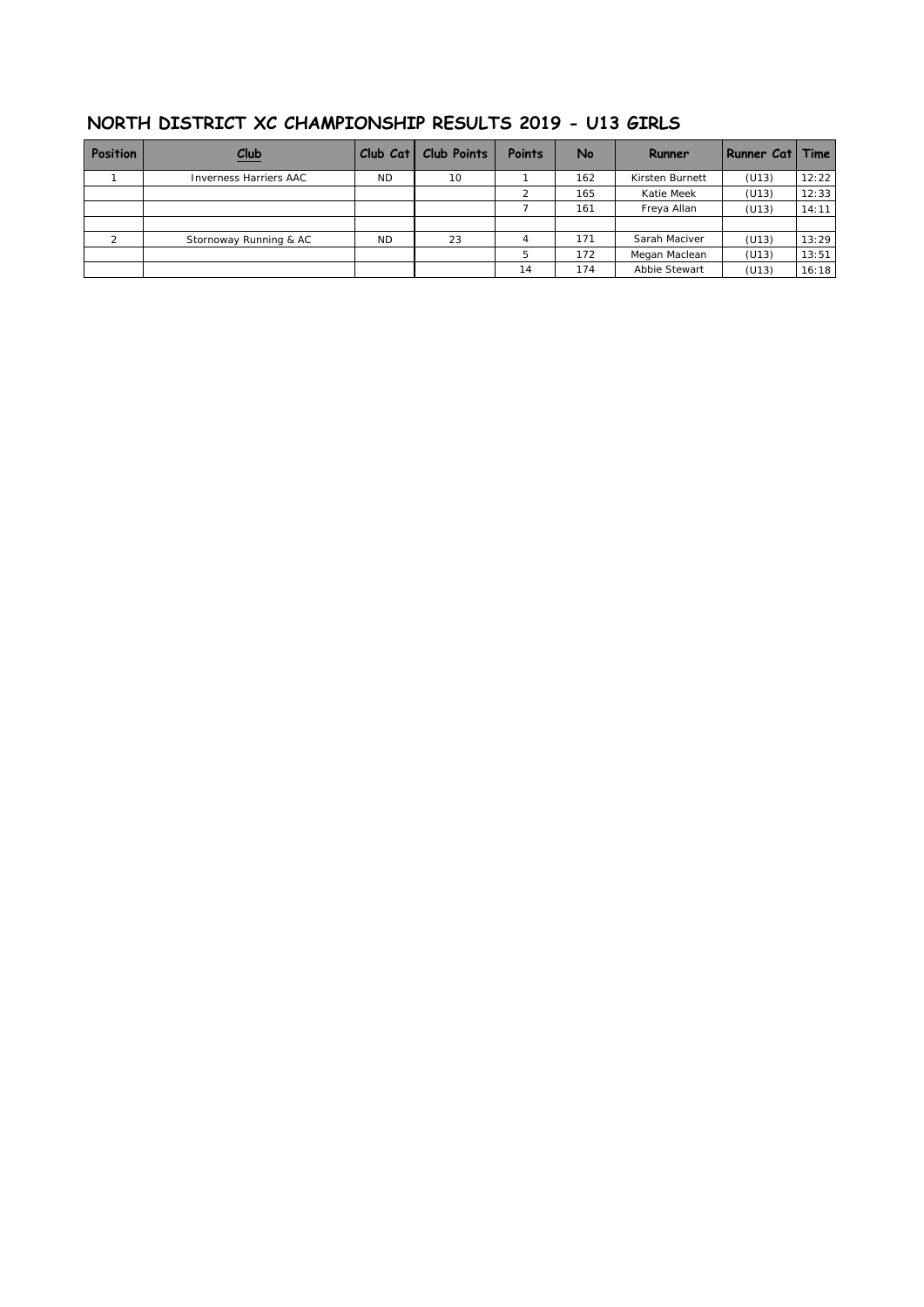# **NORTH DISTRICT XC CHAMPIONSHIP RESULTS 2019 - U13 BOYS**

| Pos            | Time  | <b>No</b> | Runner                   | Cat                             | <b>Club Name</b>              |
|----------------|-------|-----------|--------------------------|---------------------------------|-------------------------------|
| 1              | 12:24 | 141       | Andrew Baird             | (U13)                           | Ross County AC                |
| $\overline{2}$ | 12:29 | 156       | Jordan Angus Nicolson    | Stornoway Running & AC<br>(U13) |                               |
| 3              | 12:30 | 130       | Michael Miller           | (U13)                           | <b>Inverness Harriers AAC</b> |
| $\overline{4}$ | 12:41 | 157       | Sebastian Nicolson       | (U13)                           | Stornoway Running & AC        |
| 5              | 12:42 | 126       | Michael Bishenden        | (U13)                           | <b>Forres Harriers</b>        |
| 6              | 12:44 | 135       | Sorley Swabey            | (U13)                           | Lochaber AC                   |
| $\overline{7}$ | 12:47 | 142       | Noah Carson              | (U13)                           | Ross County AC                |
| 8              | 13:04 | 155       | <b>Jain Matheson</b>     | (U13)                           | Stornoway Running & AC        |
| 9              | 13:11 | 136       | Lewis Paterson           | (U13)                           | Moray RR                      |
| 10             | 13:19 | 139       | Finlay Weir              | (U13)                           | Moray RR                      |
| 11             | 13:24 | 154       | Finlay Macleod           | (U13)                           | Stornoway Running & AC        |
| 12             | 13:25 | 143       | Struan Ellen             | (U13)                           | Ross County AC                |
| 13             | 13:29 | 153       | Andrew Macaskill         | (U13)                           | Stornoway Running & AC        |
| 14             | 13:33 | 128       | Angus Laird              | (U13)                           | <b>Inverness Harriers AAC</b> |
| 15             | 13:36 | 140       | Seumas Maclain           | (U13)                           | North Uist AAC                |
| 16             | 13:37 | 131       | Ruairidh Stirling        | (U13)                           | <b>Inverness Harriers AAC</b> |
| 17             | 13:51 | 129       | Ben MacLeod              | (U13)                           | <b>Inverness Harriers AAC</b> |
| 18             | 14:00 | 137       | Jackson Smith            | (U13)                           | Moray RR                      |
| 19             | 14:17 | 150       | Cameron Black            | (U13)                           | Shetland AAC                  |
| 20             | 14:17 | 151       | Lewis Black              | (U13)                           | Shetland AAC                  |
| 21             | 14:56 | 152       | Euan Campbell Flett      | (U13)                           | Stornoway Running & AC        |
| 22             | 16:04 | 132       | Harris Walmsley<br>(U13) |                                 | <b>Inverness Harriers AAC</b> |
| 23             | 16:20 | 134       | Euan Servant             | (U13)                           | Lochaber AC                   |
| 24             | 17:50 | 133       | Duncan MacDonald         | (U13)                           | Lochaber AC                   |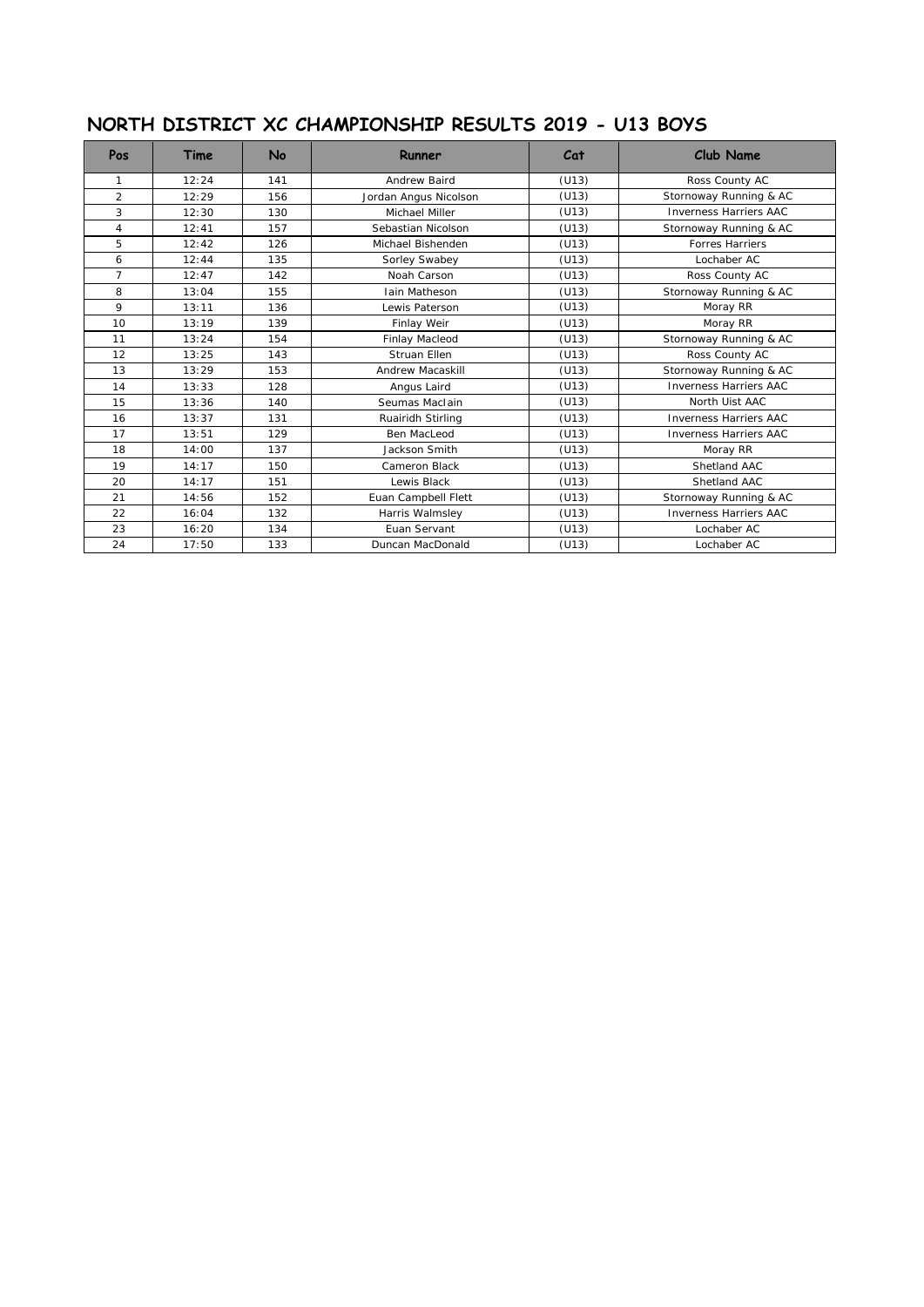#### **NORTH DISTRICT XC CHAMPIONSHIP RESULTS 2019 - U13 BOYS**

| Position       | $_{\text{Club}}$              | Club Cat  | <b>Club Points</b> | Points         | No  | Runner                | <b>Runner Cat</b> | Time  |
|----------------|-------------------------------|-----------|--------------------|----------------|-----|-----------------------|-------------------|-------|
| -1             | Stornoway Running & AC        | <b>ND</b> | 14                 | $\overline{2}$ | 156 | Jordan Angus Nicolson | (U13)             | 12:29 |
|                |                               |           |                    | 4              | 157 | Sebastian Nicolson    | (U13)             | 12:41 |
|                |                               |           |                    | 8              | 155 | <b>Iain Matheson</b>  | (U13)             | 13:04 |
| 2              | Ross County AC                | <b>ND</b> | 20                 |                | 141 | Andrew Baird          | (U13)             | 12:24 |
|                |                               |           |                    | $\overline{7}$ | 142 | Noah Carson           | (U13)             | 12:47 |
|                |                               |           |                    | 12             | 143 | Struan Ellen          | (U13)             | 13:25 |
| 3              | <b>Inverness Harriers AAC</b> | <b>ND</b> | 33                 | 3              | 130 | Michael Miller        | (U13)             | 12:30 |
|                |                               |           |                    | 14             | 128 | Angus Laird           | (U13)             | 13:33 |
|                |                               |           |                    | 16             | 131 | Ruairidh Stirling     | (U13)             | 13:37 |
| $\overline{4}$ | Moray RR                      | <b>ND</b> | 37                 | 9              | 136 | Lewis Paterson        | (U13)             | 13:11 |
|                |                               |           |                    | 10             | 139 | Finlay Weir           | (U13)             | 13:19 |
|                |                               |           |                    | 18             | 137 | Jackson Smith         | (U13)             | 14:00 |
| 5              | Lochaber AC                   | <b>ND</b> | 53                 | 6              | 135 | Sorley Swabey         | (U13)             | 12:44 |
|                |                               |           |                    | 23             | 134 | Euan Servant          | (U13)             | 16:20 |
|                |                               |           |                    | 24             | 133 | Duncan MacDonald      | (U13)             | 17:50 |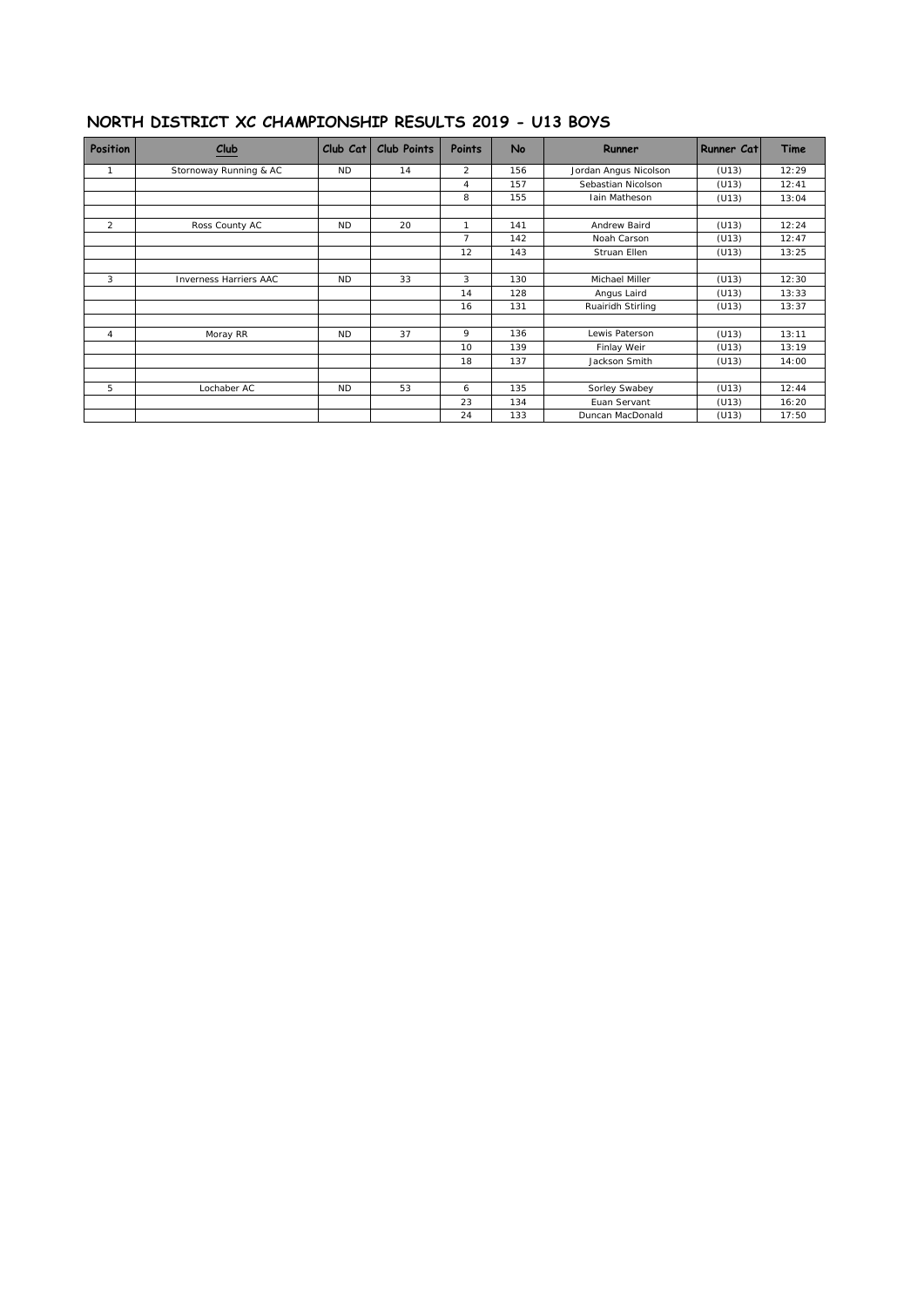# **NORTH DISTRICT XC CHAMPIONSHIP RESULTS 2019 - U15 GIRLS**

| <b>Pos</b>     | Time  | No  | Runner                | Cat   | <b>Club Name</b>              |
|----------------|-------|-----|-----------------------|-------|-------------------------------|
|                | 15:04 | 176 | Anna Cairns           | (U15) | <b>Inverness Harriers AAC</b> |
| $\overline{2}$ | 16:17 | 178 | Grace MacDonald       | (U15) | <b>Inverness Harriers AAC</b> |
| 3              | 16:29 | 180 | Zoe Sharpe            | (U15) | <b>Inverness Harriers AAC</b> |
| 4              | 16:44 | 184 | Beth Urquhart         | (U15) | Moray RR                      |
| 5              | 17:27 | 189 | Francesca Greenstock  | (U15) | Stornoway Running & AC        |
| 6              | 17:40 | 190 | Rachel Murray         | (U15) | Stornoway Running & AC        |
| $\overline{7}$ | 18:19 | 186 | Emily Bell            | (U15) | Ross County AC                |
| 8              | 18:24 | 183 | Nicole Taylor         | (U15) | Moray RR                      |
| 9              | 18:34 | 188 | Morag Lynch           | (U15) | Ross County AC                |
| 10             | 18:41 | 179 | Isla Marwick          | (U15) | <b>Inverness Harriers AAC</b> |
| 11             | 18:56 | 182 | Hannah Stephen        | (U15) | Moray RR                      |
| 12             | 19:29 | 187 | Ruby Jezewski         | (U15) | Ross County AC                |
| 13             | 19:41 | 177 | <b>Isobel Garvie</b>  | (U15) | <b>Inverness Harriers AAC</b> |
| 14             | 20:16 | 181 | Isla Coull            | (U15) | Moray RR                      |
| 15             | 20:53 | 175 | Ida Oikkonen<br>(U15) |       | <b>Forres Harriers</b>        |
| 16             | 21:43 | 185 | Harriet Whelan        | (U15) | Moray RR                      |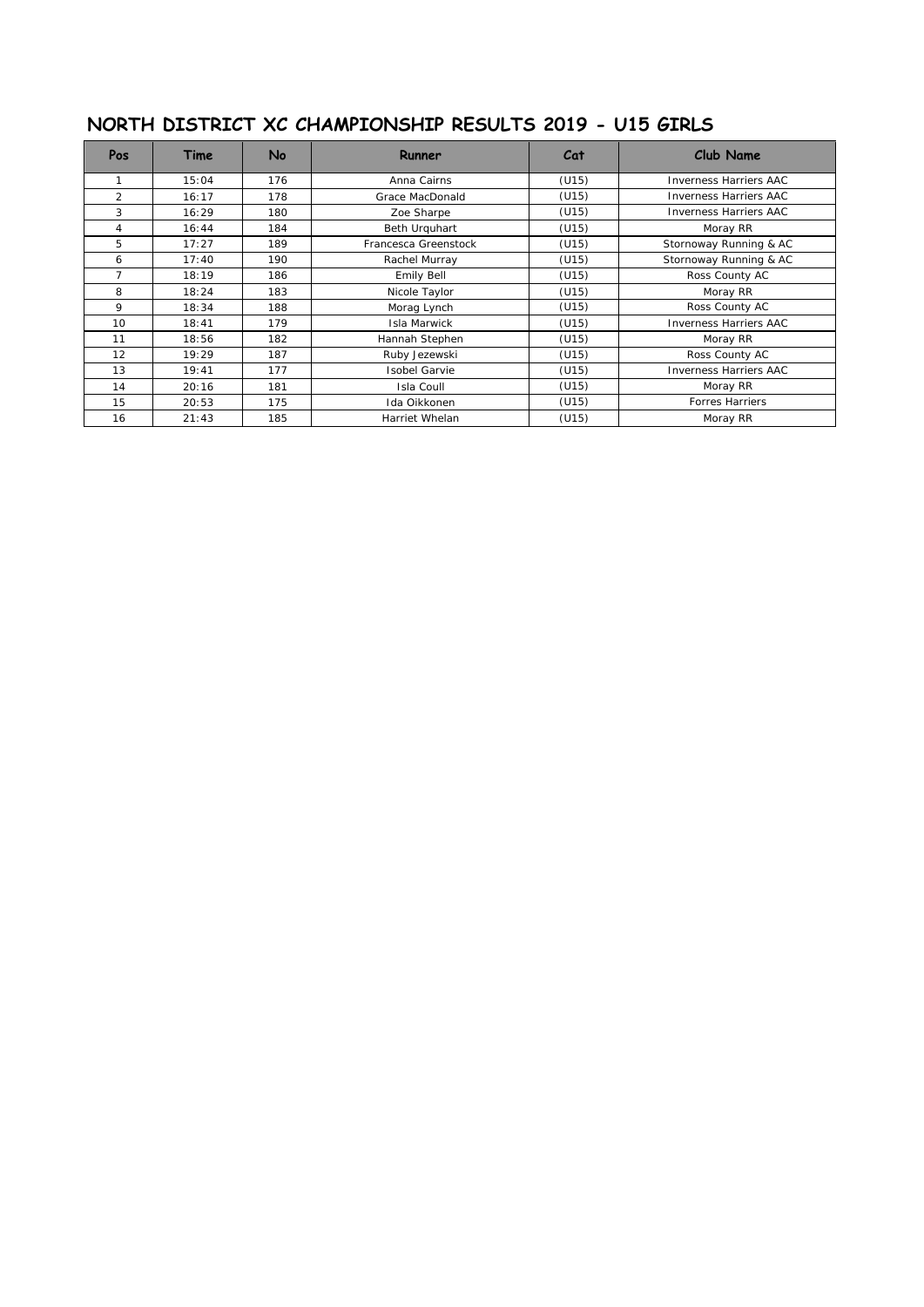| NORTH DISTRICT XC CHAMPIONSHIP RESULTS 2019 - U15 GIRLS |  |
|---------------------------------------------------------|--|
|---------------------------------------------------------|--|

| <b>Position</b> | Club                          | Club Cat  | <b>Club Points</b> | <b>Points</b>  | No  | Runner          | Runner Cat   Time |       |
|-----------------|-------------------------------|-----------|--------------------|----------------|-----|-----------------|-------------------|-------|
|                 | <b>Inverness Harriers AAC</b> | <b>ND</b> | 6                  |                | 176 | Anna Cairns     | (U15)             | 15:04 |
|                 |                               |           |                    | $\overline{2}$ | 178 | Grace MacDonald | (U15)             | 16:17 |
|                 |                               |           |                    | 3              | 180 | Zoe Sharpe      | (U15)             | 16:29 |
|                 |                               |           |                    |                |     |                 |                   |       |
| $\overline{2}$  | Moray RR                      | <b>ND</b> | 23                 | 4              | 184 | Beth Urguhart   | (U15)             | 16:44 |
|                 |                               |           |                    | 8              | 183 | Nicole Taylor   | (U15)             | 18:24 |
|                 |                               |           |                    | 11             | 182 | Hannah Stephen  | (U15)             | 18:56 |
| 3               | Ross County AC                | <b>ND</b> | 28                 |                | 186 | Emily Bell      | (U15)             | 18:19 |
|                 |                               |           |                    | 9              | 188 | Morag Lynch     | (U15)             | 18:34 |
|                 |                               |           |                    | 12             | 187 | Ruby Jezewski   | (U15)             | 19:29 |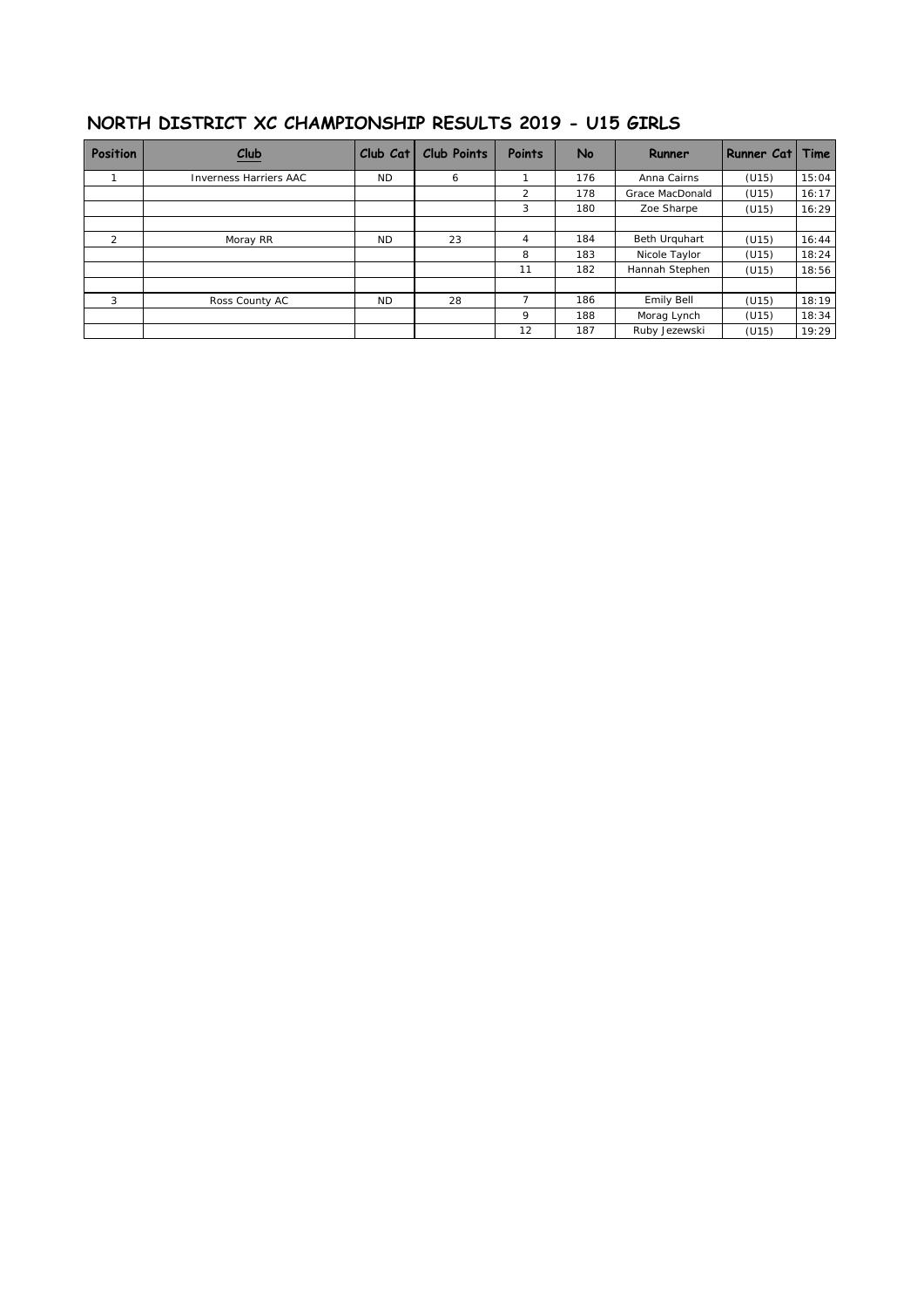# **NORTH DISTRICT XC CHAMPIONSHIP RESULTS 2019 - U15 BOYS**

| Pos            | Time  | <b>No</b> | Runner                 | Cat   | <b>Club Name</b>              |
|----------------|-------|-----------|------------------------|-------|-------------------------------|
| 1              | 14:07 | 102       | Lachlan Buchanan       | (U15) | <b>Inverness Harriers AAC</b> |
| 2              | 14:28 | 104       | Jake Henderson         | (U15) | <b>Inverness Harriers AAC</b> |
| 3              | 14:57 | 122       | Reece Black            | (U15) | Shetland AAC                  |
| 4              | 15:00 | 125       | Charlie Morrison       | (U15) | Stornoway Running & AC        |
| 5              | 15:00 | 103       | Sam Burnett            | (U15) | <b>Inverness Harriers AAC</b> |
| 6              | 15:50 | 107       | Gregor Nixon           | (U15) | <b>Inverness Harriers AAC</b> |
| $\overline{7}$ | 15:55 | 101       | <b>Bruce Evans</b>     | (U15) | <b>Forres Harriers</b>        |
| 8              | 16:02 | 116       | Seonaidh MacInnes      | (U15) | North Uist AAC                |
| 9              | 16:03 | 109       | Fraser Anderson        | (U15) | Lochaber AC                   |
| 10             | 16:07 | 123       | Murray MacDonald       | (U15) | Stornoway Running & AC        |
| 11             | 16:10 | 120       | Zak Fearn              | (U15) | Ross County AC                |
| 12             | 16:15 | 108       | Ben Webster            | (U15) | <b>Inverness Harriers AAC</b> |
| 13             | 16:24 | 105       | Alex Jamieson          | (U15) | <b>Inverness Harriers AAC</b> |
| 14             | 16:31 | 111       | Liam Munro             | (U15) | Moray RR                      |
| 15             | 16:36 | 100       | Tom Palmer             | (U15) | Elgin AAC                     |
| 16             | 16:43 | 110       | Rhys Cantlie           | (U15) | Moray RR                      |
| 17             | 16:52 | 121       | Douglas MacLennan      | (U15) | Ross County AC                |
| 18             | 17:34 | 115       | Jacobus Van Straaten   | (U15) | Nairn Area AAC                |
| 19             | 17:45 | 124       | Lewis Maclean<br>(U15) |       | Stornoway Running & AC        |
| 20             | 17:52 | 113       | Ryan Curran<br>(U15)   |       | Nairn Area AAC                |
| 21             | 18:15 | 106       | Caleb MacLeod          | (U15) | <b>Inverness Harriers AAC</b> |
| 22             | 18:42 | 114       | Zak Stewart            | (U15) | Nairn Area AAC                |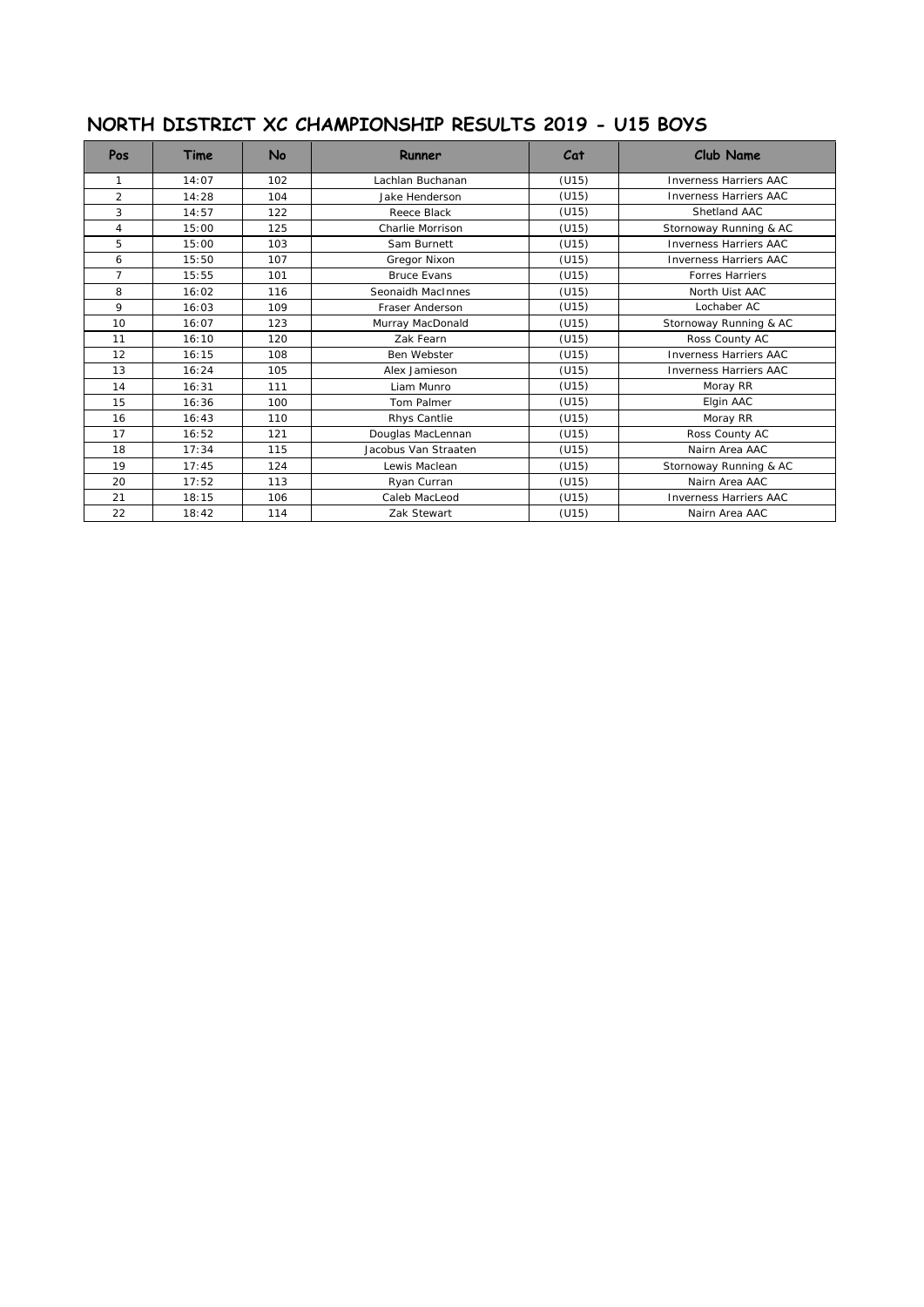#### **NORTH DISTRICT XC CHAMPIONSHIP RESULTS 2019 - U15 BOYS**

| Position | Club                   | Club Cat  | Club Points | Points | No  | Runner               | Runner Cat | Time  |
|----------|------------------------|-----------|-------------|--------|-----|----------------------|------------|-------|
|          | Inverness Harriers AAC | <b>ND</b> | 8           |        | 102 | Lachlan Buchanan     | (U15)      | 14:07 |
|          |                        |           |             | 2      | 104 | Jake Henderson       | (U15)      | 14:28 |
|          |                        |           |             | 5      | 103 | Sam Burnett          | (U15)      | 15:00 |
|          |                        |           |             |        |     |                      |            |       |
| $\sim$   | Stornoway Running & AC | <b>ND</b> | 33          | 4      | 125 | Charlie Morrison     | (U15)      | 15:00 |
|          |                        |           |             | 10     | 123 | Murray MacDonald     | (U15)      | 16:07 |
|          |                        |           |             | 19     | 124 | Lewis Maclean        | (U15)      | 17:45 |
|          |                        |           |             |        |     |                      |            |       |
| 3        | Nairn Area AAC         | <b>ND</b> | 60          | 18     | 115 | Jacobus Van Straaten | (U15)      | 17:34 |
|          |                        |           |             | 20     | 113 | Ryan Curran          | (U15)      | 17:52 |
|          |                        |           |             | 22     | 114 | Zak Stewart          | (U15)      | 18:42 |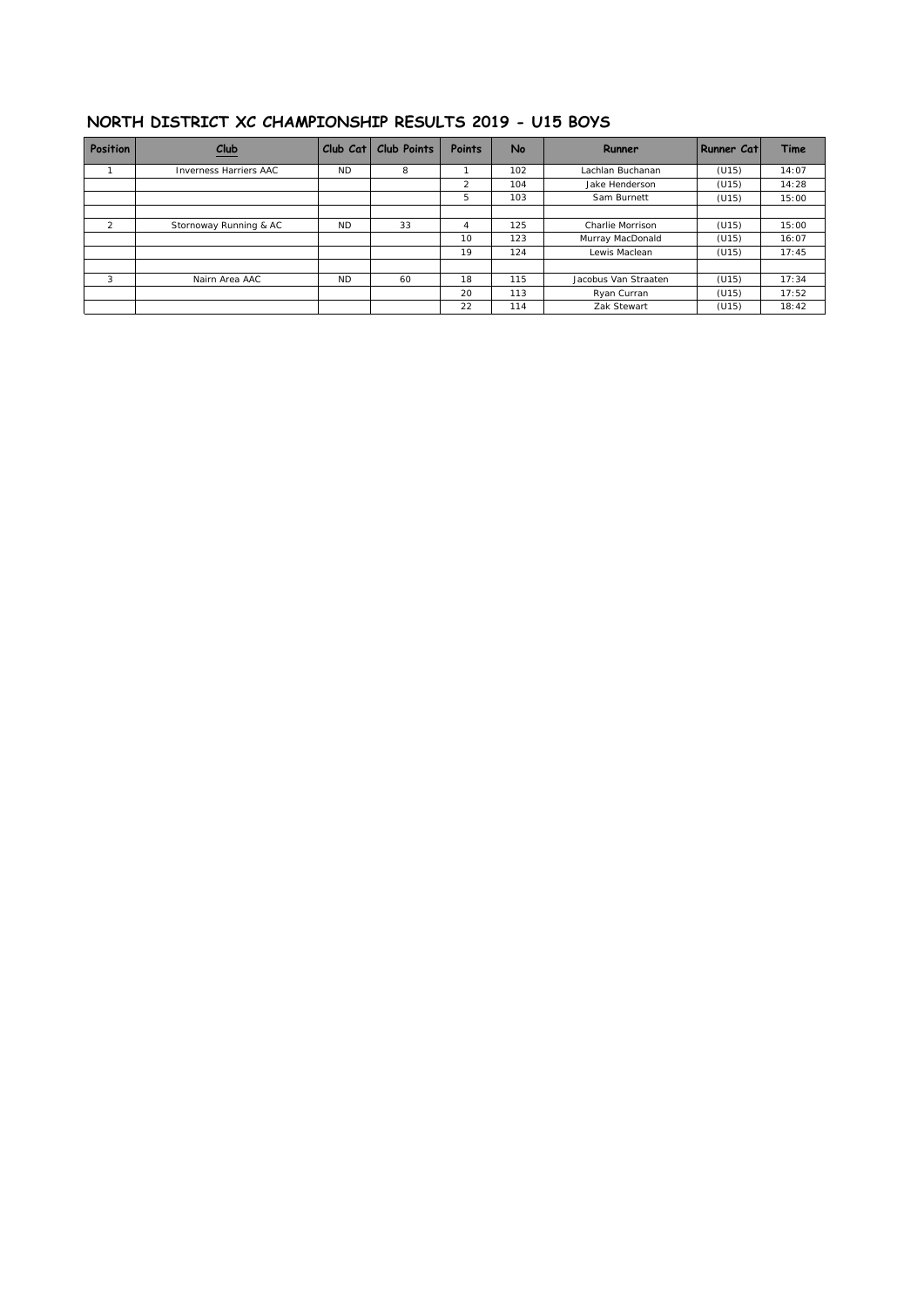| Pos | Time  | No | Runner       | Cat   | Club Name          |
|-----|-------|----|--------------|-------|--------------------|
|     | 22:01 | 22 | Ellyn Smith  | (U17) | Moray RR           |
|     | 22:17 | 25 | Morag Hickey | (U17) | Ross County AC     |
|     | 22:48 | 26 | Ellen Astley | (U17) | Ellon AAC          |
|     | 24:21 | 21 | Rachel Ross  | (U17) | East Sutherland AC |
|     | 25:56 | 23 | Niamh Whelan | (U17) | Moray RR           |

## **NORTH DISTRICT XC CHAMPIONSHIP RESULTS 2018 - U17 WOMEN**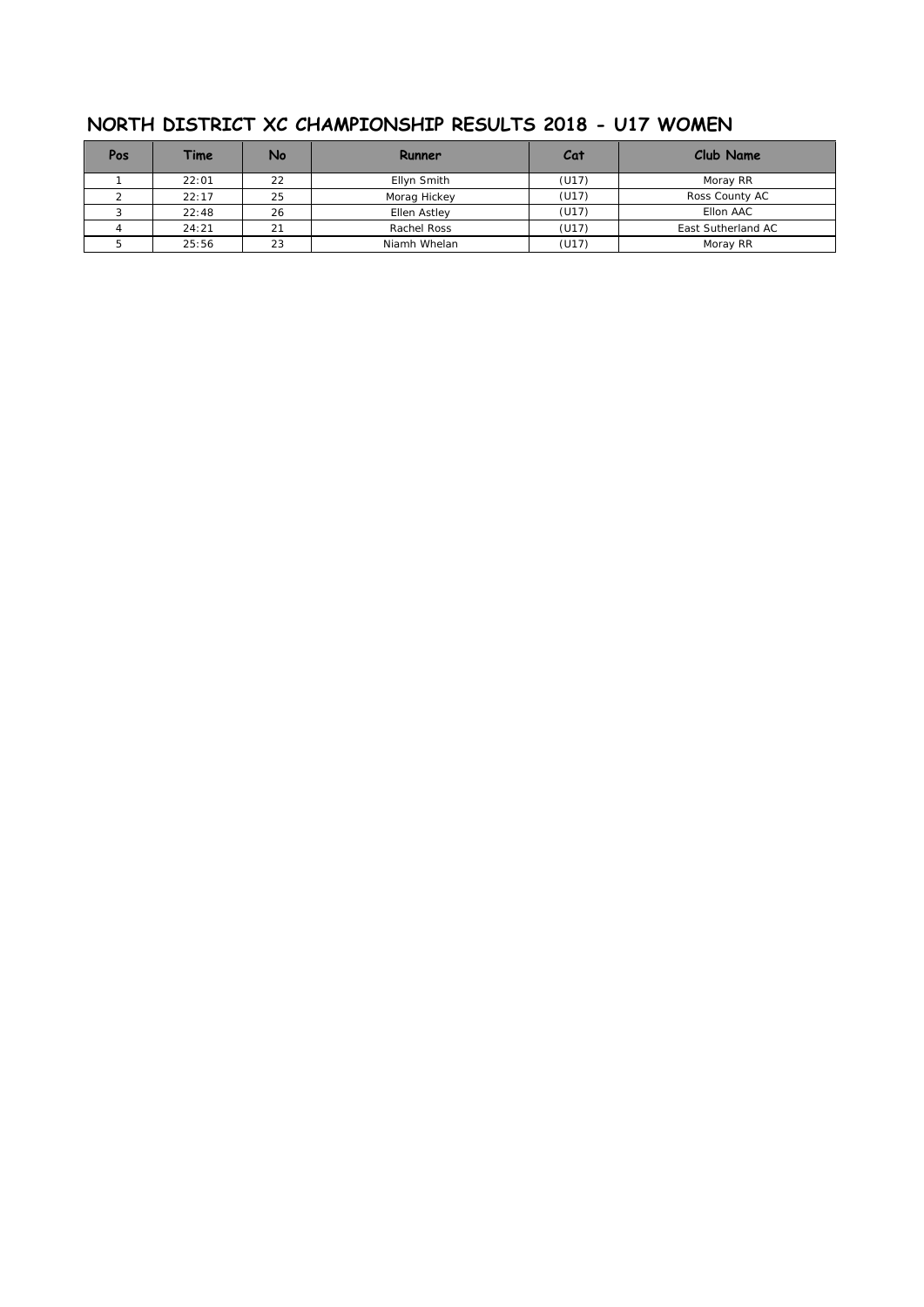## **NORTH DISTRICT XC CHAMPIONSHIP RESULTS 2018 - U17 WOMEN**

| Position | Club                     | Club Cat   Club Points   Points | <b>No</b> | Runner | Runner Cat   Time |  |
|----------|--------------------------|---------------------------------|-----------|--------|-------------------|--|
|          |                          |                                 |           |        |                   |  |
|          | No teams with 3 counters |                                 |           |        |                   |  |
|          |                          |                                 |           |        |                   |  |
|          |                          |                                 |           |        |                   |  |
|          |                          |                                 |           |        |                   |  |
|          |                          |                                 |           |        |                   |  |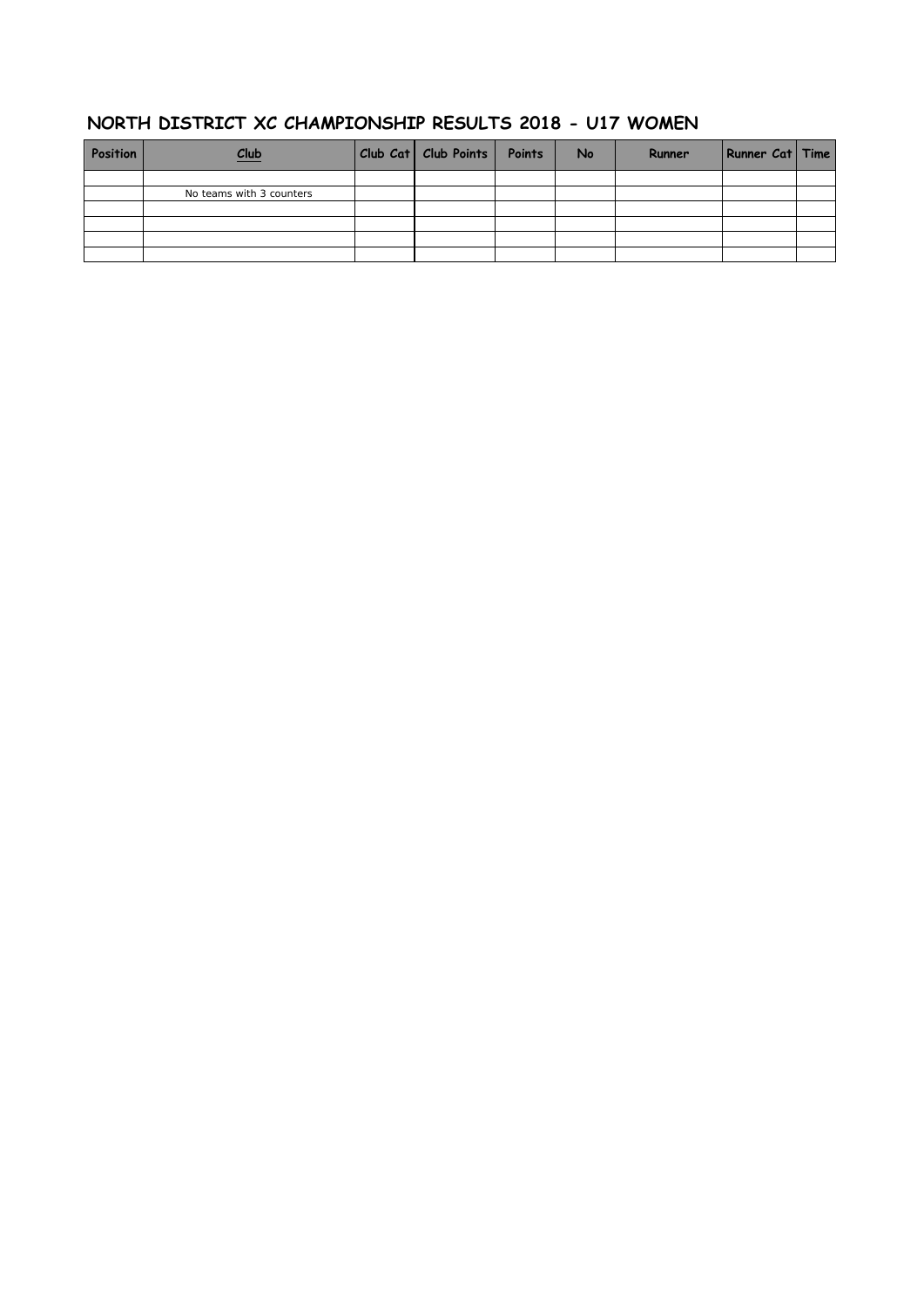# **NORTH DISTRICT XC CHAMPIONSHIP RESULTS 2019 - U17 MEN**

| Pos            | Time  | No             | Runner                | Cat   | <b>Club Name</b>              |
|----------------|-------|----------------|-----------------------|-------|-------------------------------|
| 1              | 17:47 | 5              | Lucas Cairns          | (U17) | Inverness Harriers AAC        |
| $\overline{2}$ | 18:43 | 10             | Angus Smith           | (U17) | <b>Inverness Harriers AAC</b> |
| 3              | 18:50 | 18             | Danny McPake          | (U17) | Ross County AC                |
| 4              | 19:07 | $\overline{7}$ | Euan Rollo            | (U17) | <b>Inverness Harriers AAC</b> |
| 5              | 19:17 | 15             | <b>Blair Milne</b>    | (U17) | Moray RR                      |
| 6              | 19:58 | 8              | Finlay Rutter         | (U17) | <b>Inverness Harriers AAC</b> |
| $\overline{7}$ | 20:02 | 6              | Finlay Raynor         | (U17) | <b>Inverness Harriers AAC</b> |
| 8              | 20:07 |                | Scott Perry           | (U17) | Elgin AAC                     |
| 9              | 20:11 | 16             | Joshua Milne          | (U17) | Moray RR                      |
| 10             | 20:13 | 17             | Alex Ellen            | (U17) | Ross County AC                |
| 11             | 20:17 | 3              | David Scott           | (U17) | <b>Forres Harriers</b>        |
| 12             | 20:21 | 19             | Kyle Sutherland       | (U17) | Ross County AC                |
| 13             | 20:52 | $\mathfrak{D}$ | Ewan Martin           | (U17) | <b>Forres Harriers</b>        |
| 14             | 20:53 | 13             | Jamie McConnell       | (U17) | Lochaber AC                   |
| 15             | 21:28 | 9              | Ben Sharpe            | (U17) | <b>Inverness Harriers AAC</b> |
| 16             | 21:53 | 12             | Finlay Fraser         | (U17) | Lochaber AC                   |
| 17             | 22:38 | 14             | Shaun Green           | (U17) |                               |
| 18             | 22:44 | 11             | Finlay Dempster       | (U17) | Lochaber AC                   |
| 19             | 22:55 | 4              | <b>Thomas Burnett</b> | (U17) | <b>Inverness Harriers AAC</b> |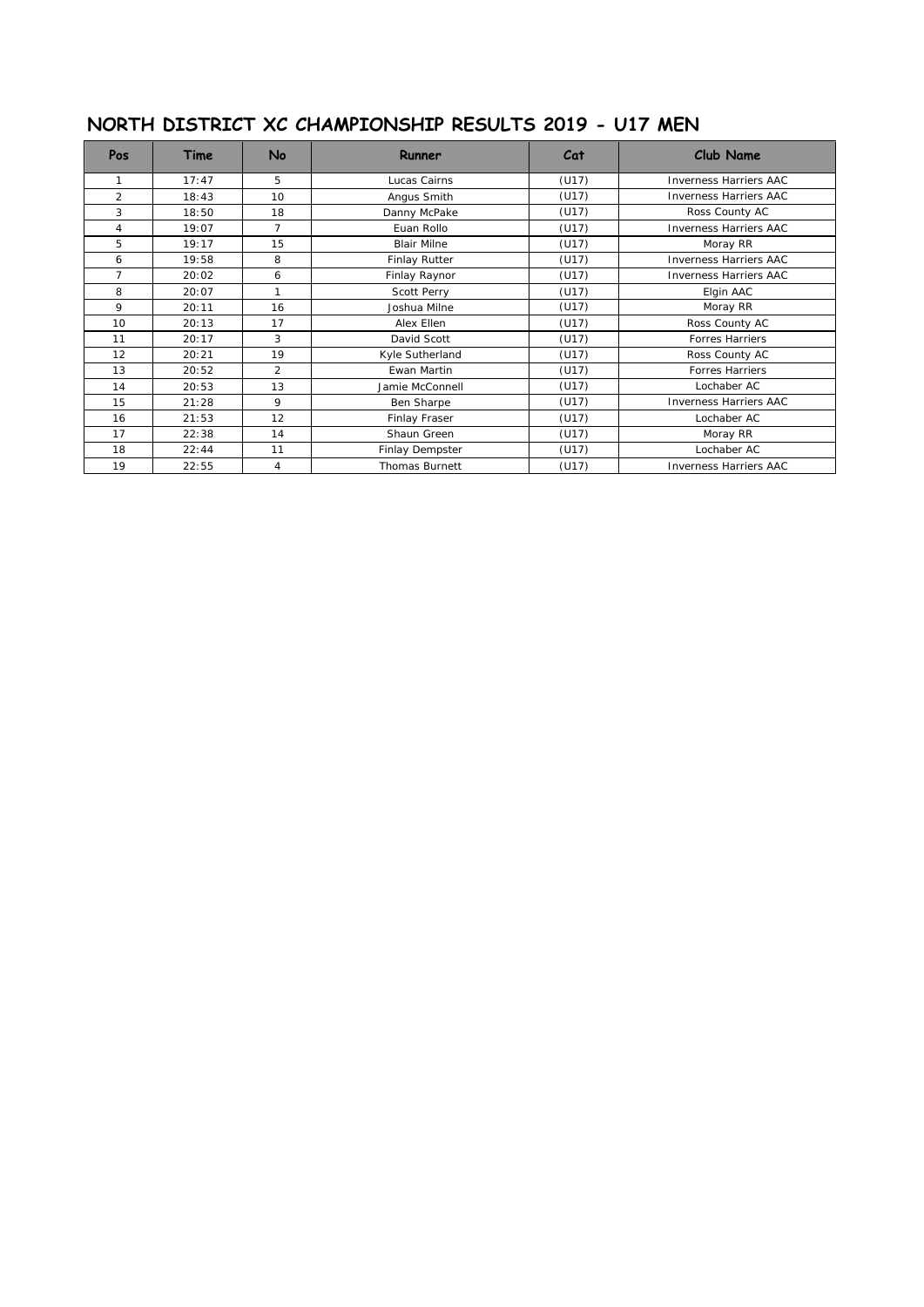#### **NORTH DISTRICT XC CHAMPIONSHIP RESULTS 2019 - U17 MEN**

| <b>Position</b> | $Club$                        | Club Cat  | Club Points | Points | <b>No</b>      | Runner             | Runner Cat | Time  |
|-----------------|-------------------------------|-----------|-------------|--------|----------------|--------------------|------------|-------|
|                 | <b>Inverness Harriers AAC</b> | <b>ND</b> |             |        | 5              | Lucas Cairns       | (U17)      | 17:47 |
|                 |                               |           |             | 2      | 10             | Angus Smith        | (U17)      | 18:43 |
|                 |                               |           |             | 4      | $\overline{7}$ | Euan Rollo         | (U17)      | 19:07 |
| 2               | Ross County AC                | <b>ND</b> | 25          | 3      | 18             | Danny McPake       | (U17)      | 18:50 |
|                 |                               |           |             | 10     | 17             | Alex Ellen         | (U17)      | 20:13 |
|                 |                               |           |             | 12     | 19             | Kyle Sutherland    | (U17)      | 20:21 |
| 3               | Moray RR                      | <b>ND</b> | 31          | 5      | 15             | <b>Blair Milne</b> | (U17)      | 19:17 |
|                 |                               |           |             | 9      | 16             | Joshua Milne       | (U17)      | 20:11 |
|                 |                               |           |             | 17     | 14             | Shaun Green        | (U17)      | 22:38 |
| $\overline{4}$  | Lochaber AC                   | <b>ND</b> | 48          | 14     | 13             | Jamie McConnell    | (U17)      | 20:53 |
|                 |                               |           |             | 16     | 12             | Finlay Fraser      | (U17)      | 21:53 |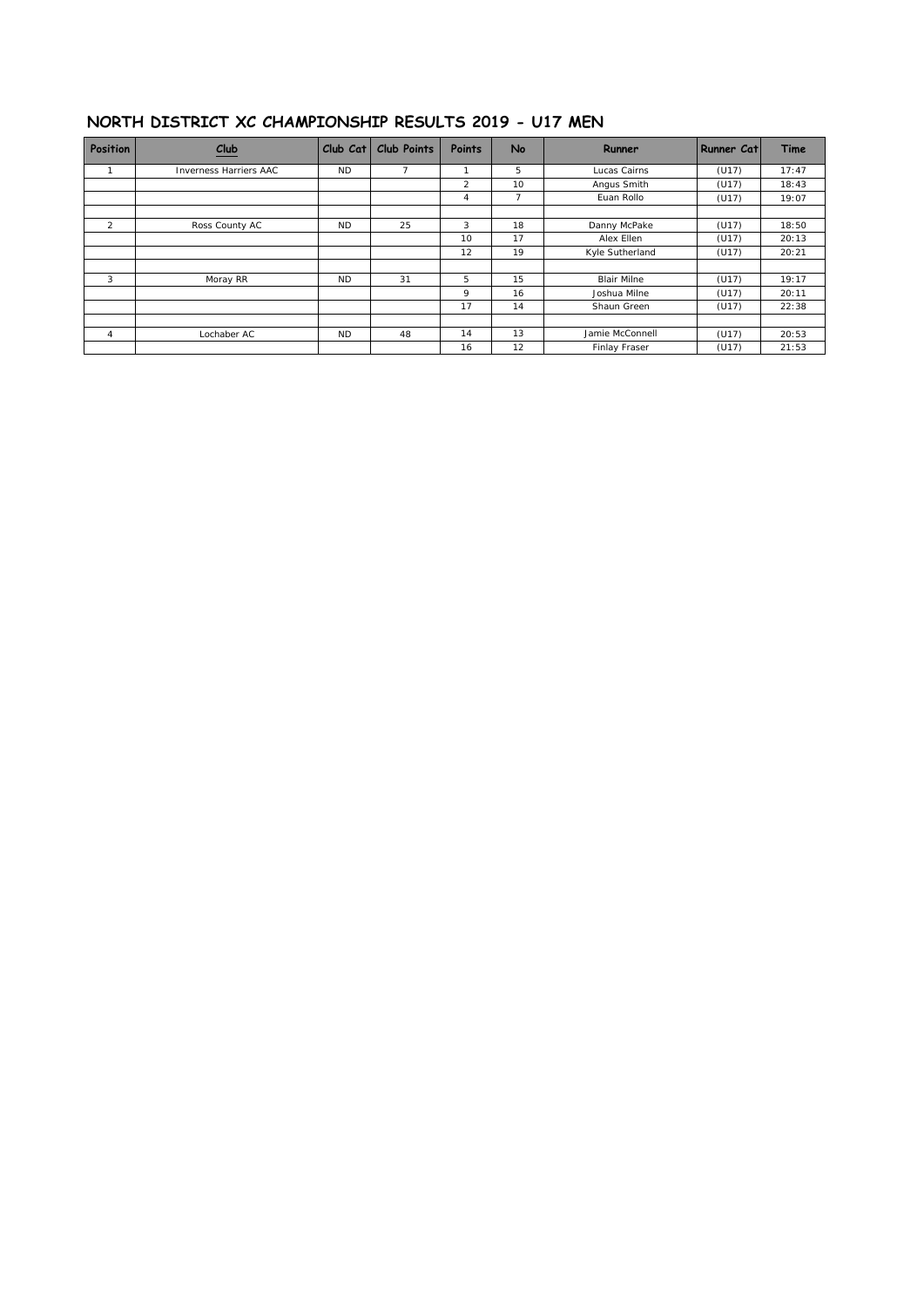| Pos | <b>Time</b> | Na  | Runner        | Cat   | Club Name              |
|-----|-------------|-----|---------------|-------|------------------------|
|     | 27:10       | 192 | Emily Andrew  | (U20) | Inverness Harriers AAC |
|     | 32:43       | 196 | Sophie Graham | (U20) | Stornoway Running & AC |

## **NORTH DISTRICT XC CHAMPIONSHIP RESULTS 2019 - U20 WOMEN**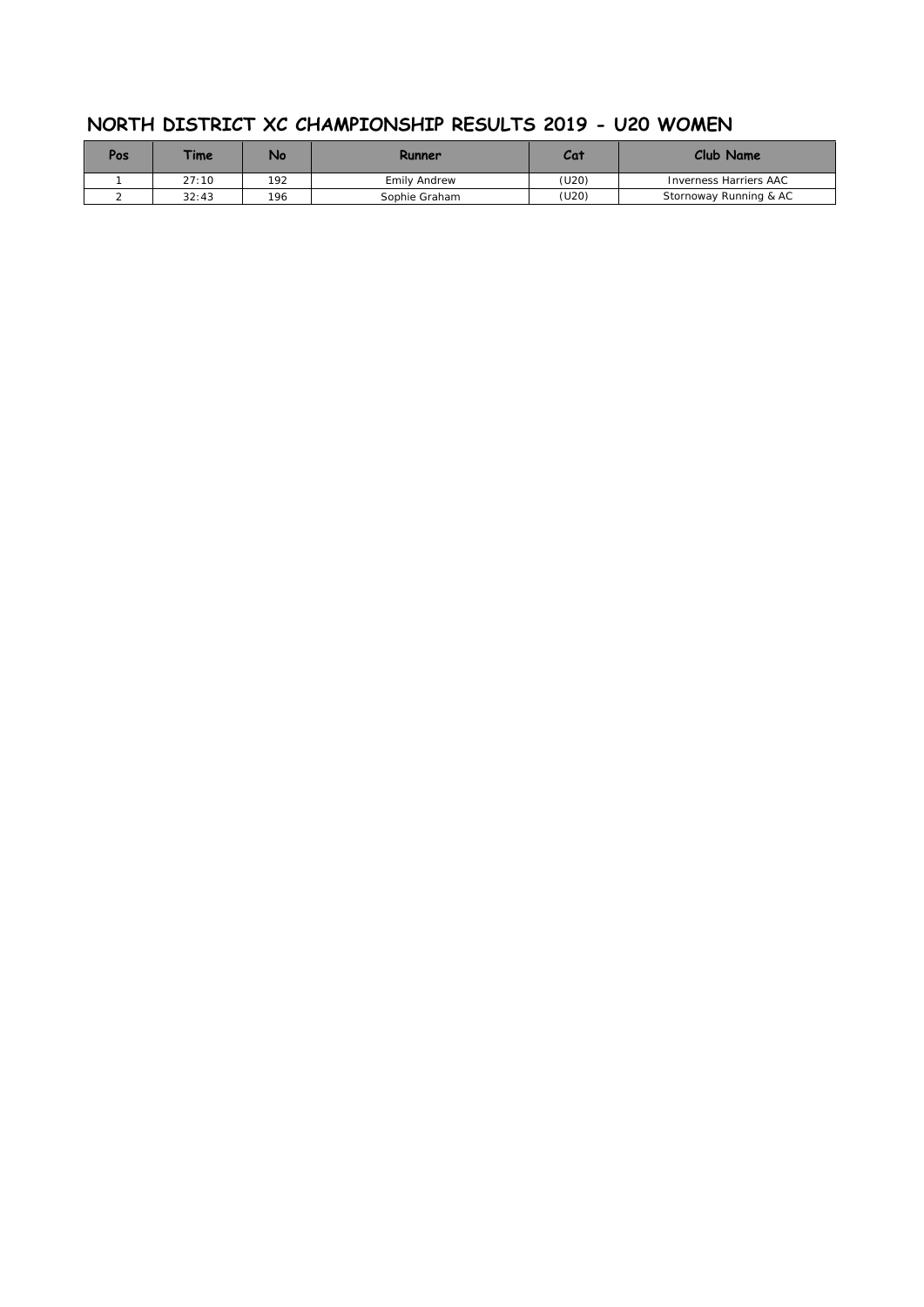| Position | Club                     | Club Cat   Club Points   Points | <b>No</b> | Runner | Runner Cat   Time |  |
|----------|--------------------------|---------------------------------|-----------|--------|-------------------|--|
|          |                          |                                 |           |        |                   |  |
|          | No Teams with 3 counters |                                 |           |        |                   |  |
|          |                          |                                 |           |        |                   |  |
|          |                          |                                 |           |        |                   |  |

### **NORTH DISTRICT XC CHAMPIONSHIP RESULTS 2019 - U20 WOMEN**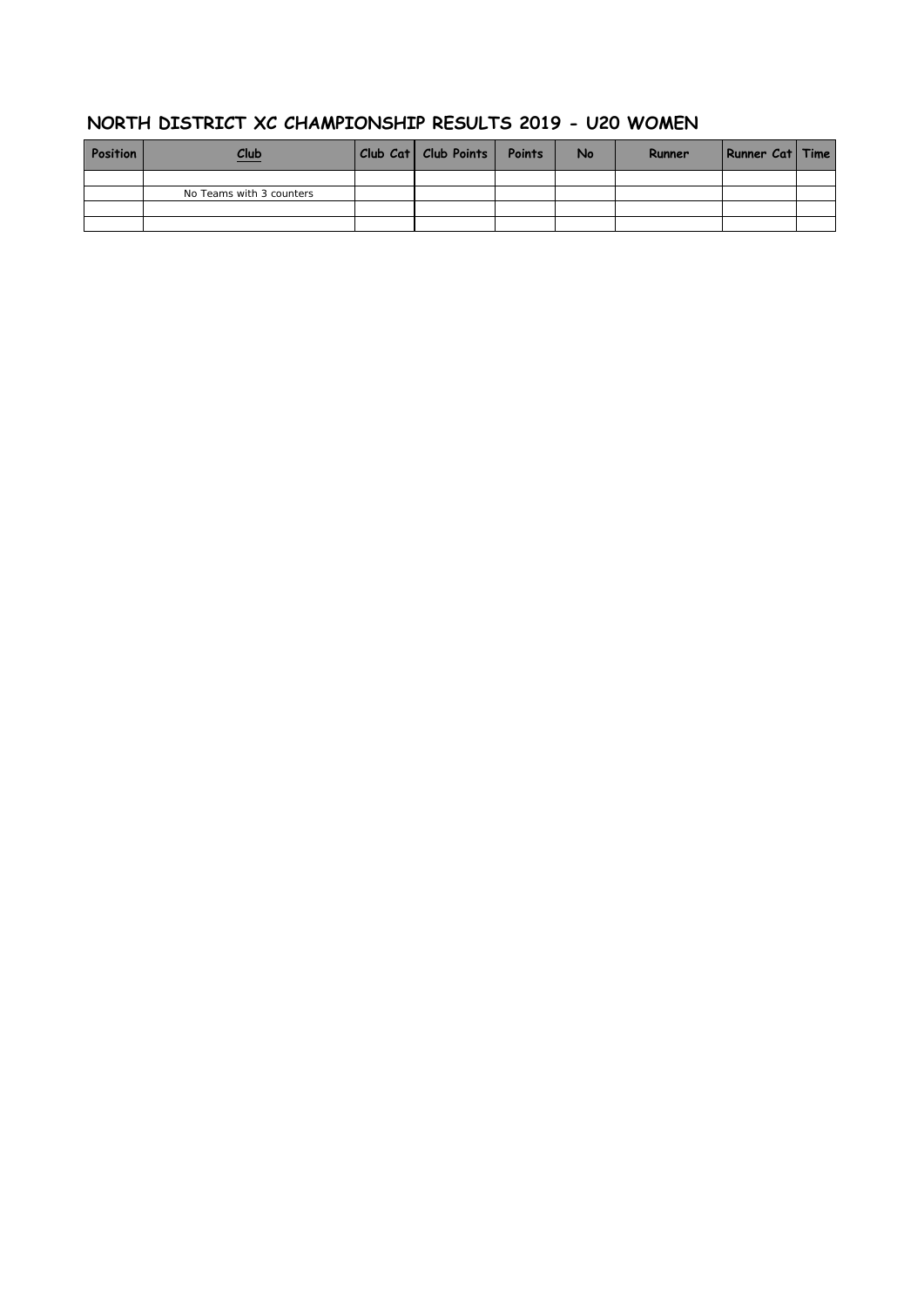| Pos | Time  | No             | Runner                 | Cat   | Club Name                     |
|-----|-------|----------------|------------------------|-------|-------------------------------|
|     | 22:44 | 94             | Luke Davidson          | (U20) | <b>Inverness Harriers AAC</b> |
|     | 22:55 | 95             | <b>Stuart Gardiner</b> | (U20) | <b>Inverness Harriers AAC</b> |
|     | 25:20 | 98             | Kyle Munro             | (U20) | Stornoway Running & AC        |
|     | 25:47 | O <sub>7</sub> | Sam Greenslade         | (U20) | Stornoway Running & AC        |
|     | 26:45 | 99             | Daniel Stewart         | (U20) | Stornoway Running & AC        |

## **NORTH DISTRICT XC CHAMPIONSHIP RESULTS 2019 - U20 MEN**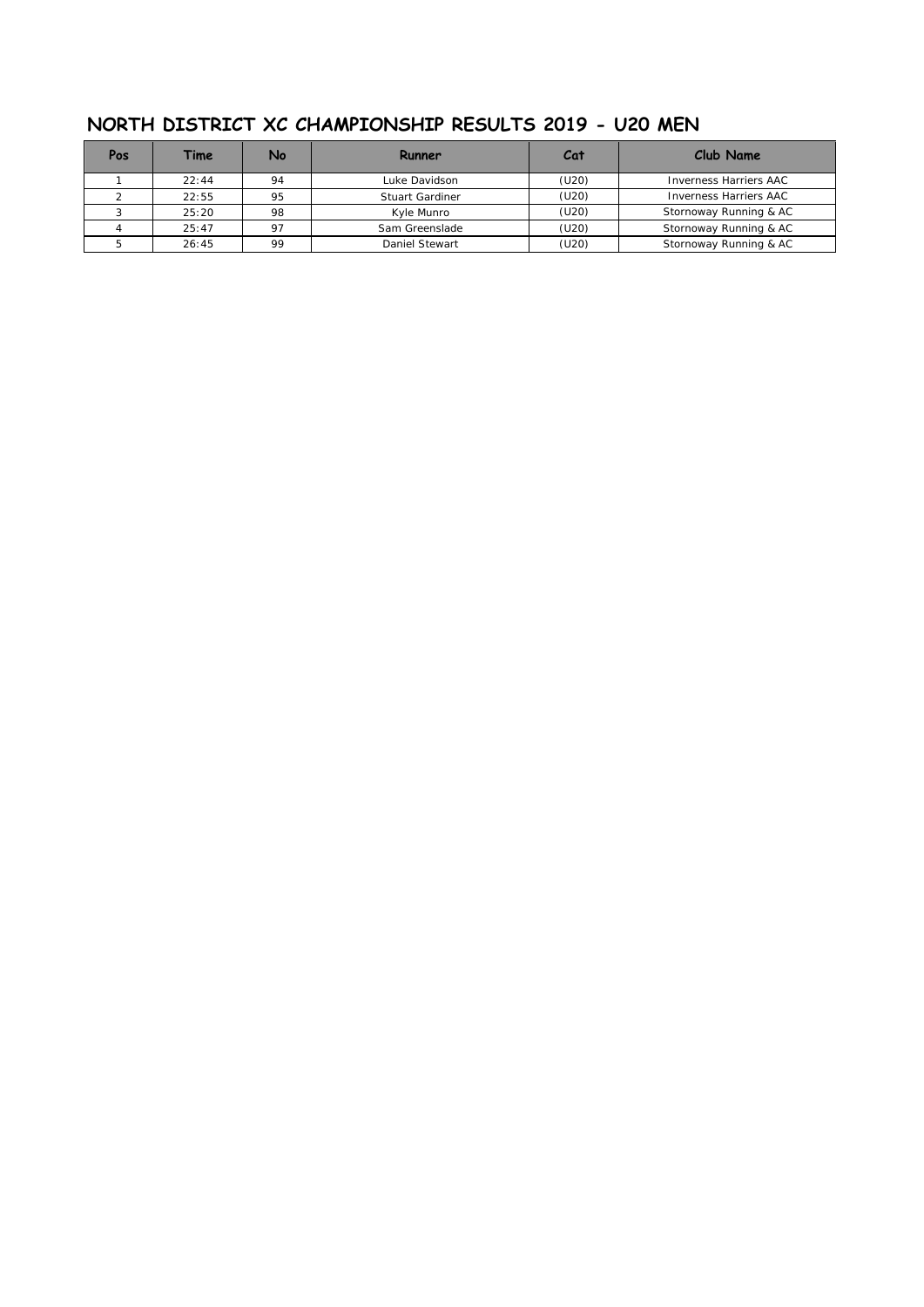#### **NORTH DISTRICT XC CHAMPIONSHIP RESULTS 2019 - U20 MEN**

| <b>Position</b> | Club<br>$\sim$         |           | Club Cat   Club Points | Points | No | Runner         | Runner Catl | <b>Time</b> |
|-----------------|------------------------|-----------|------------------------|--------|----|----------------|-------------|-------------|
|                 | Stornoway Running & AC | <b>ND</b> | 10                     |        | 98 | Kyle Munro     | (U20)       | 25:20       |
|                 |                        |           |                        |        | 97 | Sam Greenslade | (U20)       | 25:47       |
|                 |                        |           |                        |        | 99 | Daniel Stewart | (U20)       | 26:45       |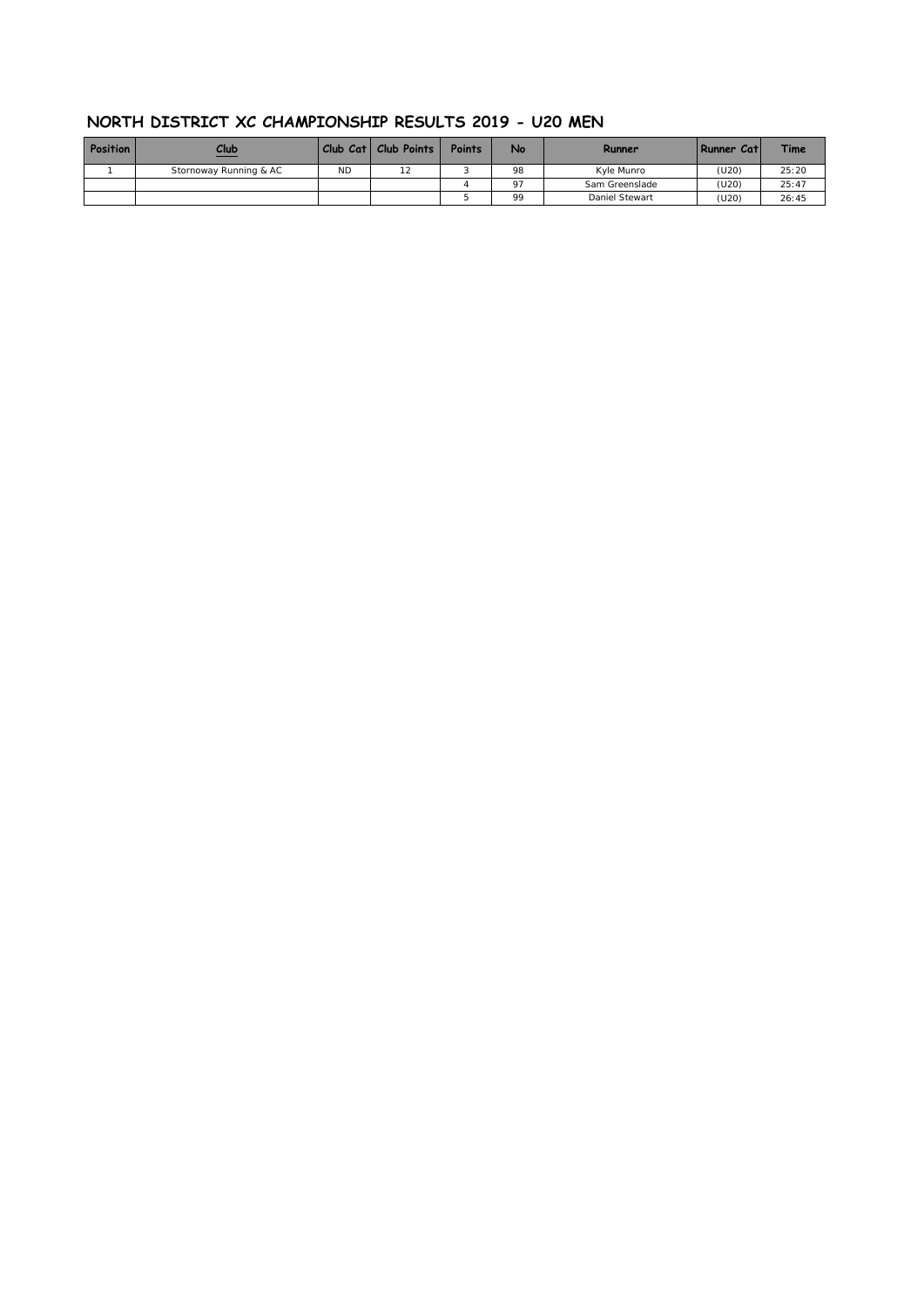| Pos            | Time  | No  | Runner              | Cat   | <b>Club Name</b>               |
|----------------|-------|-----|---------------------|-------|--------------------------------|
| $\mathbf{1}$   | 33:26 | 204 | Moira Davie         | (Sen) | Forres Harriers                |
| $\overline{2}$ | 33:35 | 232 | Emma Watt           | (Sen) | <b>JSK RC</b>                  |
| 3              | 33:38 | 228 | Caroline Marwick    | (Sen) | <b>Inverness Harriers AAC</b>  |
| $\sqrt{4}$     | 33:59 | 236 | Iona Robertson      | (Sen) | Moray RR                       |
| 5              | 34:00 | 238 | Michelle Slater     | (V40) | Moray RR                       |
| 6              | 34:42 | 257 | Sarah Attwood       | (Sen) | Skye & Lochalsh Running and AC |
| $\overline{7}$ | 35:08 | 255 | Charlotte Black     | (V40) | Shetland AAC                   |
| 8              | 35:33 | 224 | Karen Lyons         | (V45) | <b>Highland Hill Runners</b>   |
| 9              | 36:09 | 230 | Julie Wilson        | (V50) | <b>Inverness Harriers AAC</b>  |
| 10             | 36:48 | 208 | Siobhan Evans       | (V45) | Forres Harriers                |
| 11             | 37:02 | 219 | Lana Buchheim       | (Sen) | <b>Highland Hill Runners</b>   |
| 12             | 37:03 | 209 | Susan McRitchie     | (V45) | Forres Harriers                |
| 13             | 37:09 | 249 | Vikki Thompson      | (Sen) | Ross County AC                 |
| 14             | 37:29 | 250 | Morvern MacKenzie   | (V40) | Ross County AC                 |
| 15             | 37:32 | 233 | Kay Davies          | (V45) | <b>JSK RC</b>                  |
| 16             | 37:42 | 242 | Marianne Wilson     | (V40) | North Highland Harriers        |
| 17             | 38:01 | 206 | Carrie-Ann Ward     | (V40) | <b>Forres Harriers</b>         |
| 18             | 38:14 | 243 | Lorna Stanger       | (V50) | North Highland Harriers        |
| 19             | 38:32 | 218 | Megan Bee           | (Sen) | <b>Highland Hill Runners</b>   |
| 20             | 38:39 | 207 | Frances Britain     | (V45) | Forres Harriers                |
| 21             | 38:51 | 211 | Hillary Cameron     | (V50) | Forres Harriers                |
| 22             | 38:52 | 221 | Anna MacArthur      | (Sen) | <b>Highland Hill Runners</b>   |
| 23             | 39:23 | 225 | <b>Jill Kerr</b>    | (V50) | <b>Highland Hill Runners</b>   |
| 24             | 39:47 | 258 | Martha Hamilton     | (Sen) | Stornoway Running & AC         |
| 25             | 40:02 | 248 | Alison Heggie       | (Sen) | Ross County AC                 |
| 26             | 40:28 | 217 | Carol Massie        | (V55) | Fraserburgh RC                 |
| 27             | 40:39 | 261 | Lorraine Morrison   | (V40) | Stornoway Running & AC         |
| 28             | 40:59 | 210 | Elizabeth Barr      | (V50) | Forres Harriers                |
| 29             | 41:04 | 226 | Margaret Andrews    | (V55) | <b>Highland Hill Runners</b>   |
| 30             | 41:17 | 229 | Sharon Beck         | (V45) | <b>Inverness Harriers AAC</b>  |
| 31             | 41:21 | 203 | <b>Audrey Scott</b> | (V55) | East Sutherland AC             |
| 32             | 41:22 | 241 | Karen Norvell       | (V50) | Moray RR                       |
| 33             | 42:08 | 246 | Linda McGee         | (V45) | Peterhead AC                   |
| 34             | 42:22 | 216 | Morag Thompson      | (V40) | Fraserburgh RC                 |
| 35             | 42:36 | 213 | Jackie Nicol        | (V55) | Forres Harriers                |
| 36             | 43:03 | 253 | Susan Maclellan     | (V45) | Ross County AC                 |
| 37             | 43:15 | 223 | Jacquie Laird       | (V45) | <b>Highland Hill Runners</b>   |
| 38             | 43:22 | 212 | June McIntosh       | (V50) | Forres Harriers                |
| 39             | 43:34 | 256 | Susan Linklater     | (V65) | Shetland AAC                   |
| 40             | 45:25 | 239 | Amanda Strang       | (V45) | Moray RR                       |
| 41             | 45:53 | 222 | Mhairi Sweeney      | (Sen) | <b>Highland Hill Runners</b>   |
| 42             | 46:40 | 220 | Jane Chisholm       | (Sen) | <b>Highland Hill Runners</b>   |
| 43             | 56:09 | 254 | Sheryl Tode         | (V50) | Ross County AC                 |
|                |       |     |                     |       |                                |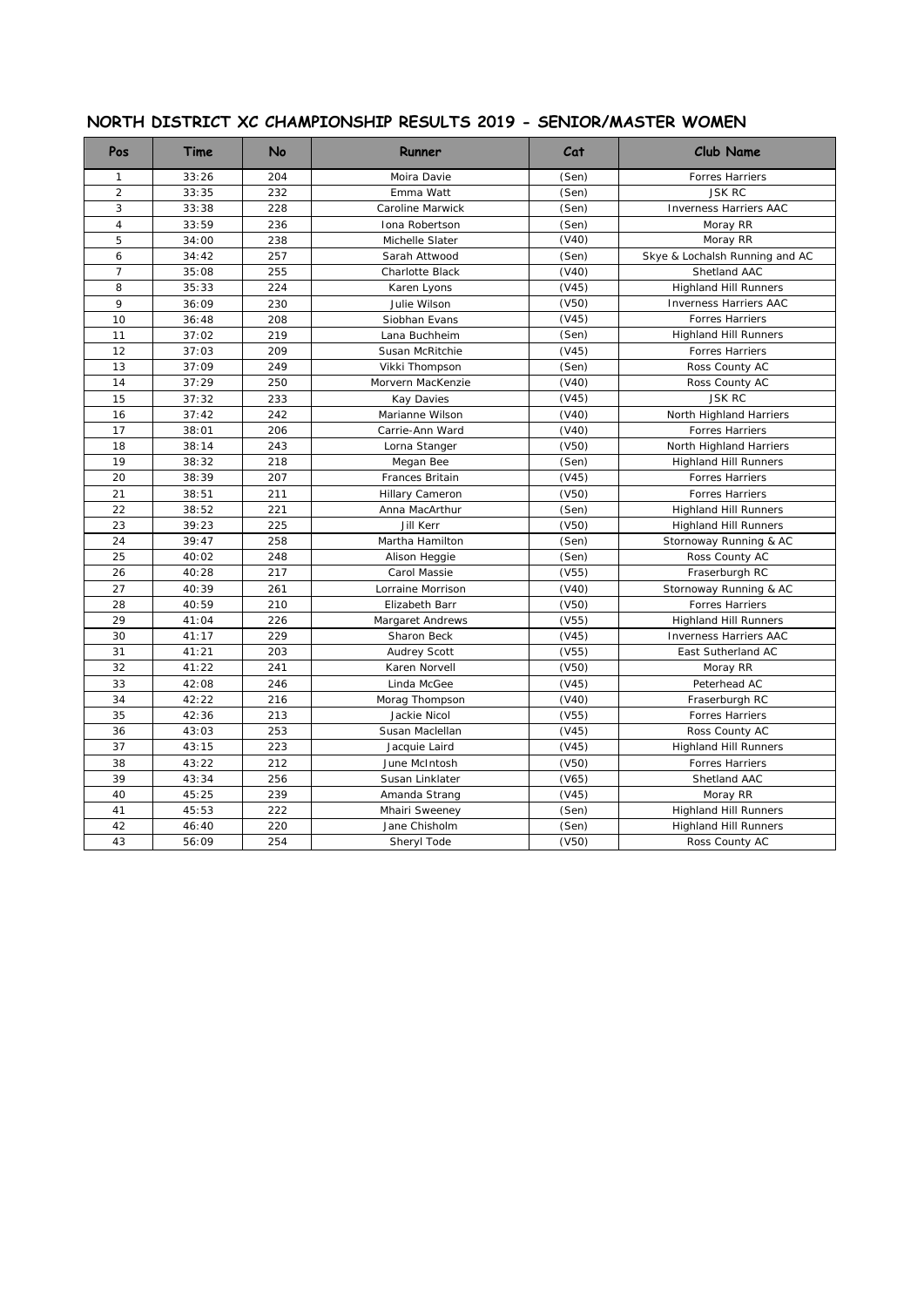#### **NORTH DISTRICT XC CHAMPIONSHIP RESULTS 2019 - SENIOR/MASTER WOMEN**

| <b>Position</b> | Club                         | Club Cat  | <b>Club Points</b> | <b>Points</b> | No  | Runner            | Runner Cat | Time  |
|-----------------|------------------------------|-----------|--------------------|---------------|-----|-------------------|------------|-------|
| 1               | Forres Harriers              | ND.       | 40                 | 1             | 204 | Moira Davie       | (Sen)      | 33:26 |
|                 |                              |           |                    | 10            | 208 | Siobhan Evans     | (V45)      | 36:48 |
|                 |                              |           |                    | 12            | 209 | Susan McRitchie   | (V45)      | 37:03 |
|                 |                              |           |                    | 17            | 206 | Carrie-Ann Ward   | (V40)      | 38:01 |
| $\overline{2}$  | <b>Highland Hill Runners</b> | <b>ND</b> | 60                 | 8             | 224 | Karen Lyons       | (V45)      | 35:33 |
|                 |                              |           |                    | 11            | 219 | Lana Buchheim     | (Sen)      | 37:02 |
|                 |                              |           |                    | 19            | 218 | Megan Bee         | (Sen)      | 38:32 |
|                 |                              |           |                    | 22            | 221 | Anna MacArthur    | (Sen)      | 38:52 |
| 3               | Moray RR                     | <b>ND</b> | 81                 | 4             | 236 | Iona Robertson    | (Sen)      | 33:59 |
|                 |                              |           |                    | 5             | 238 | Michelle Slater   | (V40)      | 34:00 |
|                 |                              |           |                    | 32            | 241 | Karen Norvell     | (V50)      | 41:22 |
|                 |                              |           |                    | 40            | 239 | Amanda Strang     | (V45)      | 45:25 |
| 4               | Ross County AC               | <b>ND</b> | 88                 | 13            | 249 | Vikki Thompson    | (Sen)      | 37:09 |
|                 |                              |           |                    | 14            | 250 | Morvern MacKenzie | (V40)      | 37:29 |
|                 |                              |           |                    | 25            | 248 | Alison Heggie     | (Sen)      | 40:02 |
|                 |                              |           |                    | 36            | 253 | Susan Maclellan   | (V45)      | 43:03 |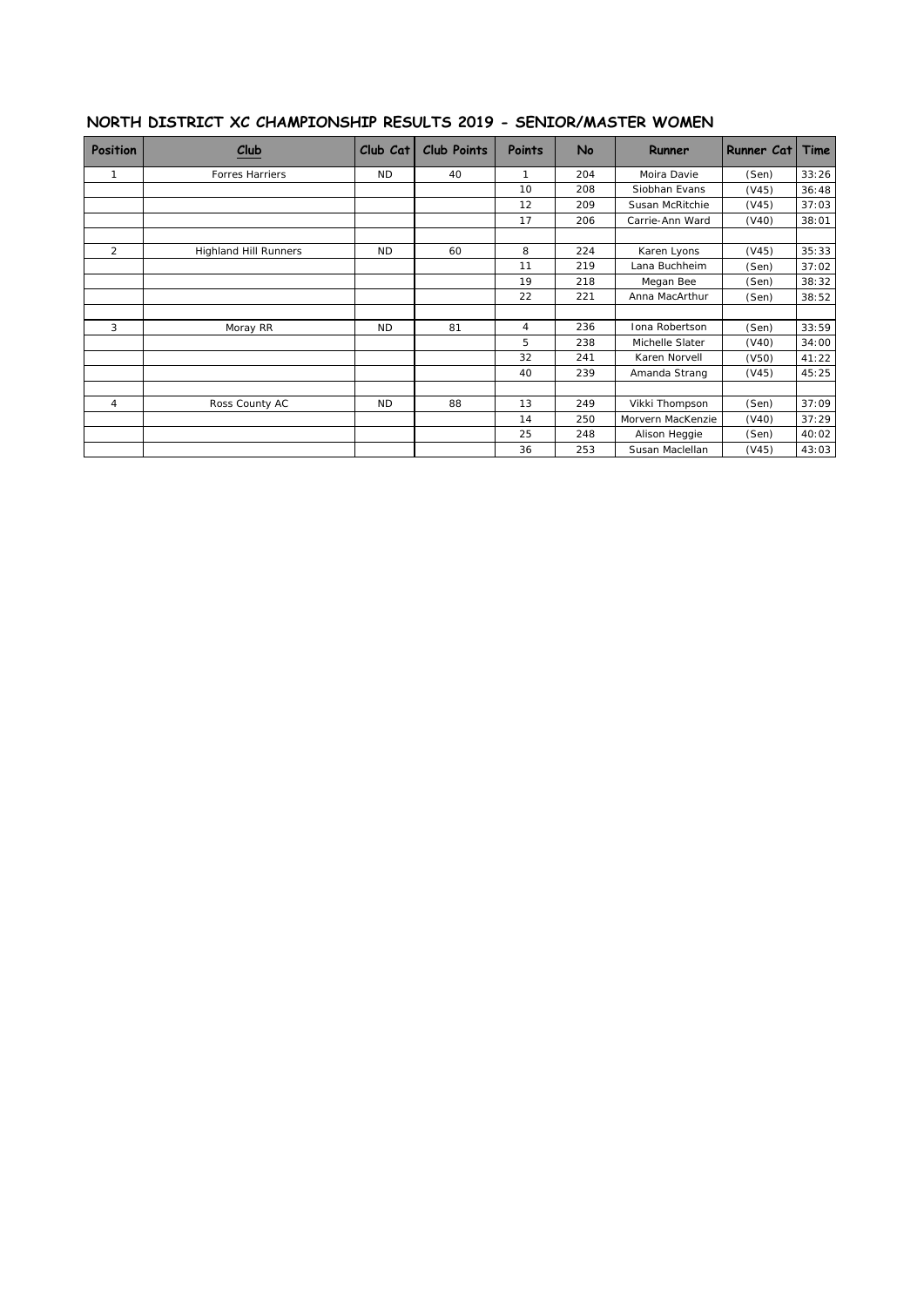| Category  | Rank           | Time  | Overall        | No  | Runner                 | Club                           |
|-----------|----------------|-------|----------------|-----|------------------------|--------------------------------|
| $F-(Sen)$ | 1              | 33:26 | 1              | 204 | Moira Davie            | Forres Harriers                |
| $F-(Sen)$ | $\overline{a}$ | 33:35 | $\overline{2}$ | 232 | Emma Watt              | <b>JSK RC</b>                  |
| $F-(Sen)$ | 3              | 33:38 | 3              | 228 | Caroline Marwick       | Inverness Harriers AAC         |
| F-(Sen)   | $\overline{4}$ | 33:59 | $\overline{4}$ | 236 | Iona Robertson         | Moray RR                       |
| F-(Sen)   | 5              | 34:42 | 6              | 257 | Sarah Attwood          | Skye & Lochalsh Running and AC |
| $F-(Sen)$ | 6              | 37:02 | 11             | 219 | Lana Buchheim          | <b>Highland Hill Runners</b>   |
| F-(Sen)   | $\overline{7}$ | 37:09 | 13             | 249 | Vikki Thompson         | Ross County AC                 |
| $F-(Sen)$ | 8              | 38:32 | 19             | 218 | Megan Bee              | <b>Highland Hill Runners</b>   |
| F-(Sen)   | 9              | 38:52 | 22             | 221 | Anna MacArthur         | <b>Highland Hill Runners</b>   |
| F-(Sen)   | 10             | 39:47 | 24             | 258 | Martha Hamilton        | Stornoway Running & AC         |
| F-(Sen)   | 11             | 40:02 | 25             | 248 | Alison Heggie          | Ross County AC                 |
| $F-(Sen)$ | 12             | 45:53 | 41             | 222 | Mhairi Sweeney         | <b>Highland Hill Runners</b>   |
| F-(Sen)   | 13             | 46:40 | 42             | 220 | Jane Chisholm          | <b>Highland Hill Runners</b>   |
|           |                |       |                |     |                        |                                |
| $F-(V40)$ | $\mathbf{1}$   | 34:00 | 5              | 238 | Michelle Slater        | Moray RR                       |
| $F-(V40)$ | $\overline{a}$ | 35:08 | $\overline{7}$ | 255 | <b>Charlotte Black</b> | Shetland AAC                   |
| $F-(V40)$ | 3              | 37:29 | 14             | 250 | Morvern MacKenzie      | Ross County AC                 |
| $F-(V40)$ | $\overline{4}$ | 37:42 | 16             | 242 | Marianne Wilson        | North Highland Harriers        |
| $F-(V40)$ | 5              | 38:01 | 17             | 206 | Carrie-Ann Ward        | Forres Harriers                |
| $F-(V40)$ | 6              | 40:39 | 27             | 261 | Lorraine Morrison      | Stornoway Running & AC         |
| $F-(V40)$ | $\overline{7}$ | 42:22 | 34             | 216 | Morag Thompson         | Fraserburgh RC                 |
|           |                |       |                |     |                        |                                |
| $F-(V45)$ | $\mathbf{1}$   | 35:33 | 8              | 224 | Karen Lyons            | <b>Highland Hill Runners</b>   |
| $F-(V45)$ | $\overline{a}$ | 36:48 | 10             | 208 | Siobhan Evans          | <b>Forres Harriers</b>         |
| $F-(V45)$ | 3              | 37:03 | 12             | 209 | Susan McRitchie        | Forres Harriers                |
| $F-(V45)$ | $\overline{4}$ | 37:32 | 15             | 233 | <b>Kay Davies</b>      | <b>JSK RC</b>                  |
| $F-(V45)$ | 5              | 38:39 | 20             | 207 | Frances Britain        | Forres Harriers                |
| $F-(V45)$ | 6              | 41:17 | 30             | 229 | Sharon Beck            | <b>Inverness Harriers AAC</b>  |
| $F-(V45)$ | $\overline{7}$ | 42:08 | 33             | 246 | Linda McGee            | Peterhead AC                   |
| $F-(V45)$ | 8              | 43:03 | 36             | 253 | Susan Maclellan        | Ross County AC                 |
| $F-(V45)$ | 9              | 43:15 | 37             | 223 | Jacquie Laird          | <b>Highland Hill Runners</b>   |
| $F-(V45)$ | 10             | 45:25 | 40             | 239 | Amanda Strang          | Moray RR                       |
|           |                |       |                |     |                        |                                |
| $F-(V50)$ | $\mathbf{1}$   | 36:09 | 9              | 230 | Julie Wilson           | Inverness Harriers AAC         |
| $F-(V50)$ | $\overline{2}$ | 38:14 | 18             | 243 | Lorna Stanger          | North Highland Harriers        |
| $F-(V50)$ | 3              | 38:51 | 21             | 211 | Hillary Cameron        | Forres Harriers                |
| $F-(V50)$ | $\overline{4}$ | 39:23 | 23             | 225 | Jill Kerr              | <b>Highland Hill Runners</b>   |
| $F-(V50)$ | 5              | 40:59 | 28             | 210 | Elizabeth Barr         | Forres Harriers                |
| $F-(V50)$ | 6              | 41:22 | 32             | 241 | Karen Norvell          | Moray RR                       |
| $F-(V50)$ | $\overline{7}$ | 43:22 | 38             | 212 | June McIntosh          | Forres Harriers                |
| $F-(V50)$ | 8              | 56:09 | 43             | 254 | Sheryl Tode            | Ross County AC                 |
|           |                |       |                |     |                        |                                |
| $F-(V55)$ | $\mathbf{1}$   | 40:28 | 26             | 217 | Carol Massie           | Fraserburgh RC                 |
| $F-(V55)$ | $\overline{a}$ | 41:04 | 29             | 226 |                        | <b>Highland Hill Runners</b>   |
|           | 3              |       |                |     | Margaret Andrews       |                                |
| $F-(V55)$ | $\overline{4}$ | 41:21 | 31             | 203 | Audrey Scott           | East Sutherland AC             |
| $F-(V55)$ |                | 42:36 | 35             | 213 | Jackie Nicol           | Forres Harriers                |
|           |                |       |                |     |                        |                                |
| $F-(V65)$ | $\mathbf{1}$   | 43:34 | 39             | 256 | Susan Linklater        | Shetland AAC                   |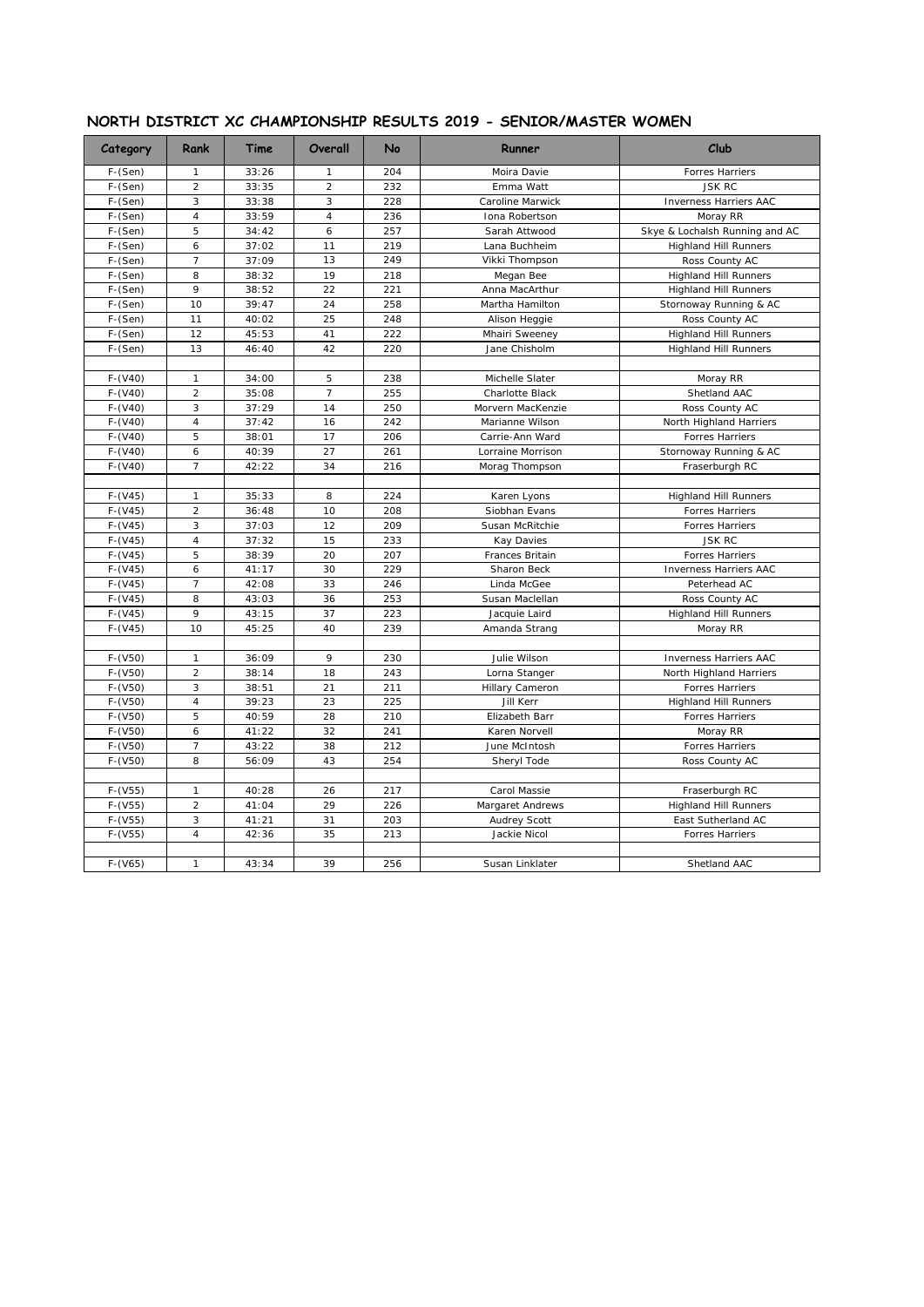# **NORTH DISTRICT XC CHAMPIONSHIP RESULTS 2019 - SEN/MAS MEN**

| <b>Pos</b>     | Time           | No             | Runner                             | Cat            | Club Name                                              |
|----------------|----------------|----------------|------------------------------------|----------------|--------------------------------------------------------|
| $\mathbf{1}$   | 26:59          | 45             | John Newsom                        | (Sen)          | <b>Inverness Harriers AAC</b>                          |
| $\overline{c}$ | 27:18          | 86             | Ross Gollan                        | (Sen)          | <b>Shettleston Harriers</b>                            |
| 3              | 27:21          | 37             | Craig Campbell                     | (Sen)          | <b>Inverness Harriers AAC</b>                          |
| $\overline{4}$ | 27:34          | 62             | Ewan Davidson                      | (Sen)          | Moray RR                                               |
| 5              | 27:37          | 26             | Rob Sinclair                       | (Sen)          | <b>Highland Hill Runners</b>                           |
| 6              | 28:01          | 74             | James Wilson                       | (Sen)          | Moray RR                                               |
| $\overline{7}$ | 28:41          | 54             | John Yells                         | (Sen)          | Lochaber AC                                            |
| 8              | 28:51          | 35             | Graham Bee                         | (Sen)          | <b>Inverness Harriers AAC</b>                          |
| 9              | 29:00          | 30             | Jack Ward                          | (Sen)          | <b>Highland Hill Runners</b>                           |
| 10             | 29:02          | $\overline{2}$ | Blair Mackay                       | (Sen)          | East Sutherland AC                                     |
| 11             | 29:08          | 27             | Benjamin Tanner                    | (Sen)          | <b>Highland Hill Runners</b>                           |
| 12             | 29:21          | 14             | Andrew Gilmore                     | (Sen)          | <b>Highland Hill Runners</b>                           |
| 13             | 29:24          | 89             | John Hamilton                      | (Sen)          | Stornoway Running & AC                                 |
| 14             | 29:38          | 36             | Robin Burnett                      | (V45)          | Inverness Harriers AAC                                 |
| 15             | 29:52          | 69             | Robbie Paterson                    | (Sen)          | Moray RR                                               |
| 16             | 29:54          | 66             | Gareth Jenkins                     | (V45)          | Moray RR                                               |
| 17             | 30:05          | 41             | Finlay MacLennan                   | (Sen)          | Inverness Harriers AAC                                 |
| 18             | 30:10          | 67             | <b>Blair Laird</b>                 | (Sen)          | Moray RR                                               |
| 19             | 30:21          | 90             | Murdo MacKenzie                    | (Sen)          | Stornoway Running & AC                                 |
| 20             | 30:28          | 82             | Eoin Coull                         | (V45)          | Ross County AC                                         |
| 21             | 30:36          | 61             | Wayne Dashper                      | (V45)          | Moray RR                                               |
| 22             | 30:58          | 88             | Norman Ferguson                    | (Sen)          | Stornoway Running & AC                                 |
| 23             | 31:15          | 42             | Jonny Macleod                      | (V45)          | <b>Inverness Harriers AAC</b>                          |
| 24             | 31:19          | 52             | Richard Strachan                   | (Sen)          | <b>JSK RC</b>                                          |
| 25             | 31:19          | 76             | Kenny MacGruer                     | (Sen)          | North Highland Harriers                                |
| 26             | 31:30          | 83             | Calum Faulkner                     | (Sen)          | Ross County AC                                         |
| 27             | 31:42          | 60             | Andrew Clark                       | (Sen)          | Moray RR                                               |
| 28             | 31:56          | 23             | William Nicolson                   | (V45)          | <b>Highland Hill Runners</b>                           |
| 29             | 32:06          | 4              | Raymond Hughes                     | (V40)          | <b>Forres Harriers</b>                                 |
| 30             | 32:24          | 15             | Steven Gregg                       | (Sen)          | <b>Highland Hill Runners</b>                           |
| 31             | 32:29          | 84             | Steven Learmont                    | (Sen)          | Ross County AC                                         |
| 32             | 32:31          | 53             | Allan Wilson                       | (V45)          | <b>JSK RC</b>                                          |
| 33             | 32:32          | 70             | Paul Rogan                         | (V50)          | Moray RR                                               |
| 34             | 32:38          | 22             | Ian Meek                           | (V50)          | <b>Highland Hill Runners</b>                           |
| 35             | 32:40          | 71             | John Urquhart                      | (V50)          | Moray RR                                               |
| 36             | 32:45          | 64             | Colin Green                        | (V45)          | Moray RR                                               |
| 37             | 32:48          | 80             | Calum Sinclair                     | (Sen)          | Peterhead AC                                           |
| 38             | 33:03          | 55             | Andy Alexander                     | (V50)          | Moray RR                                               |
| 39             | 33:07          | 43             | Tom McWilliam                      | (V45)          | <b>Inverness Harriers AAC</b>                          |
| 40             | 33:15          | 21             | Fraser Mackintosh<br>Graham Aitken | (V50)          | <b>Highland Hill Runners</b>                           |
| 41<br>42       | 33:41          | 33<br>24       | Graham Parker                      | (Sen)          | Insch Trail RC                                         |
| 43             | 33:59<br>34:09 | 47             | Paul Paterson                      | (V45)<br>(V40) | <b>Highland Hill Runners</b>                           |
| 44             | 34:12          | 20             | Dougie Macdonald                   | (V45)          | Inverness Harriers AAC<br><b>Highland Hill Runners</b> |
| 45             | 34:17          | 51             | Stephen Simpson                    | (Sen)          | <b>JSK RC</b>                                          |
| 46             | 34:25          | 48             | Thomas Blair                       | (Sen)          | <b>JSK RC</b>                                          |
| 47             | 34:34          | 3              | Colin Hall                         | (V50)          | Forres Harriers                                        |
| 48             | 35:03          | 65             | Aaron Green                        | (V40)          | Moray RR                                               |
| 49             | 35:23          | 32             | Stewart Wilson                     | (V50)          | <b>Highland Hill Runners</b>                           |
| 50             | 35:38          | 25             | Oscar Sanchez Garcia               | (V45)          | <b>Highland Hill Runners</b>                           |
| 51             | 35:42          | 13             | Stuart Forrest                     | (Sen)          | <b>Highland Hill Runners</b>                           |
| 52             | 35:45          | 16             | Andy Hall                          | (Sen)          | <b>Highland Hill Runners</b>                           |
| 53             | 36:13          | 63             | Simon Dobbs                        | (V55)          | Moray RR                                               |
| 54             | 36:47          | 68             | Simon MacDonald                    | (V60)          | Moray RR                                               |
| 55             | 36:54          | 18             | Marcus Konoso                      | (Sen)          | <b>Highland Hill Runners</b>                           |
| 56             | 36:58          | 34             | Joe Aitken                         | (Sen)          | Insch Trail RC                                         |
| 57             | 37:31          | $\overline{7}$ | Tim Pott                           | (V55)          | Forres Harriers                                        |
| 58             | 37:59          | 19             | James Laird                        | (V50)          | <b>Highland Hill Runners</b>                           |
| 59             | 38:03          | 91             | Allan Morrison                     | (V40)          | Stornoway Running & AC                                 |
| 60             | 38:07          | 5              | Gary Macfadyen                     | (V50)          | Forres Harriers                                        |
| 61             | 38:22          | 49             | Greig Cruickshank                  | (V55)          | <b>JSK RC</b>                                          |
| 62             | 38:30          | 81             | James Wilson                       | (V45)          | Peterhead AC                                           |
| 63             | 41:27          | 75             | Dean Bowman                        | (Sen)          | North Highland Harriers                                |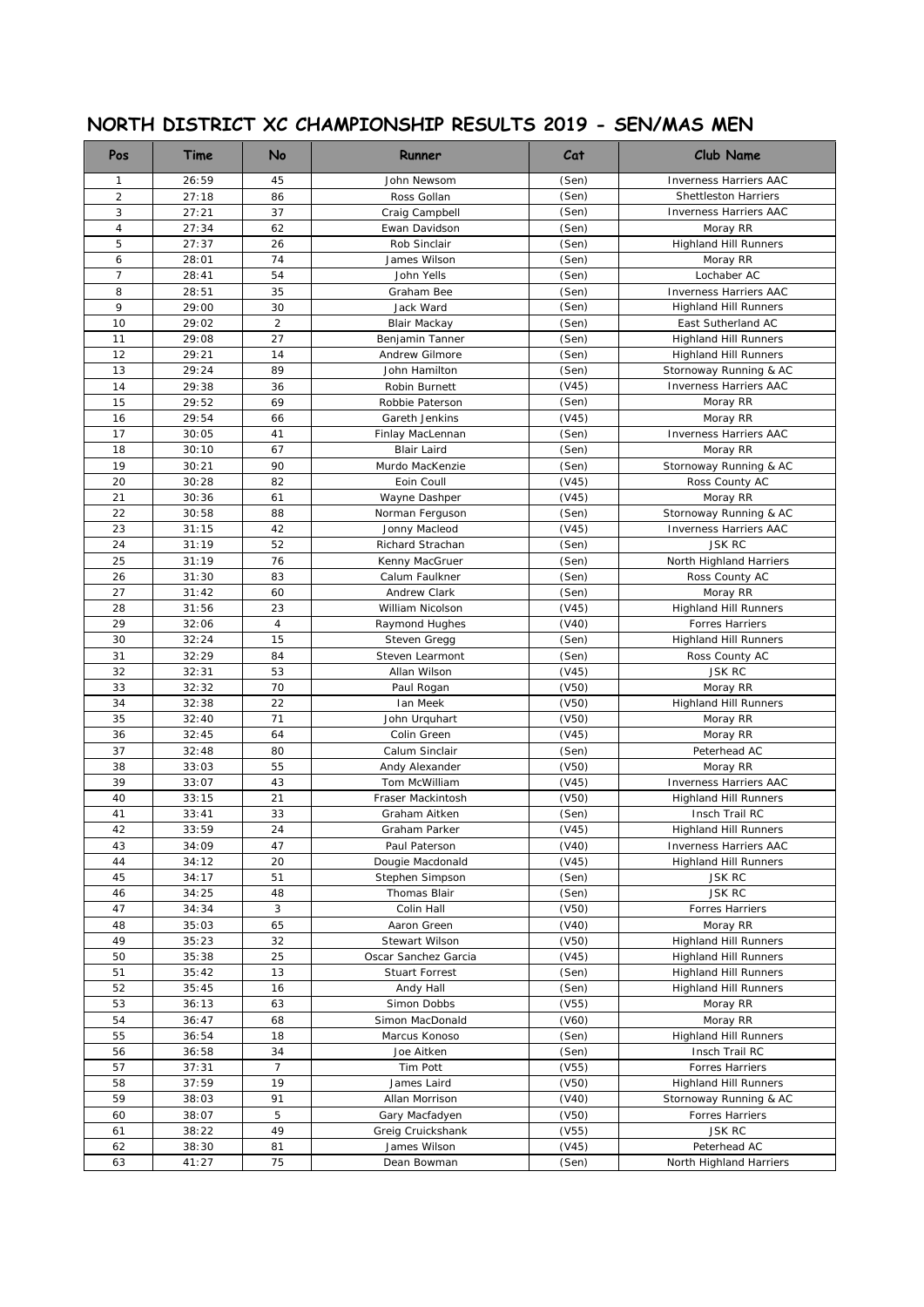#### **NORTH DISTRICT XC CHAMPIONSHIP RESULTS 2019 - SEN/MAS MEN**

| Position | $_{\text{Club}}$              | Club Cat  | <b>Club Points</b> | Points | No | Runner             | Runner Cat | Time  |
|----------|-------------------------------|-----------|--------------------|--------|----|--------------------|------------|-------|
| 1        | <b>Inverness Harriers AAC</b> | <b>ND</b> | 66                 |        | 45 | John Newsom        | (Sen)      | 26:59 |
|          |                               |           |                    | 3      | 37 | Craig Campbell     | (Sen)      | 27:21 |
|          |                               |           |                    | 8      | 35 | Graham Bee         | (Sen)      | 28:51 |
|          |                               |           |                    | 14     | 36 | Robin Burnett      | (V45)      | 29:38 |
|          |                               |           |                    | 17     | 41 | Finlay MacLennan   | (Sen)      | 30:05 |
|          |                               |           |                    | 23     | 42 | Jonny Macleod      | (V45)      | 31:15 |
| 2        | Moray RR                      | <b>ND</b> | 80                 | 4      | 62 | Ewan Davidson      | (Sen)      | 27:34 |
|          |                               |           |                    | 6      | 74 | James Wilson       | (Sen)      | 28:01 |
|          |                               |           |                    | 15     | 69 | Robbie Paterson    | (Sen)      | 29:52 |
|          |                               |           |                    | 16     | 66 | Gareth Jenkins     | (V45)      | 29:54 |
|          |                               |           |                    | 18     | 67 | <b>Blair Laird</b> | (Sen)      | 30:10 |
|          |                               |           |                    | 21     | 61 | Wayne Dashper      | (V45)      | 30:36 |
| 3        | <b>Highland Hill Runners</b>  | <b>ND</b> | 95                 | 5      | 26 | Rob Sinclair       | (Sen)      | 27:37 |
|          |                               |           |                    | 9      | 30 | Jack Ward          | (Sen)      | 29:00 |
|          |                               |           |                    | 11     | 27 | Benjamin Tanner    | (Sen)      | 29:08 |
|          |                               |           |                    | 12     | 14 | Andrew Gilmore     | (Sen)      | 29:21 |
|          |                               |           |                    | 28     | 23 | William Nicolson   | (V45)      | 31:56 |
|          |                               |           |                    | 30     | 15 | Steven Gregg       | (Sen)      | 32:24 |